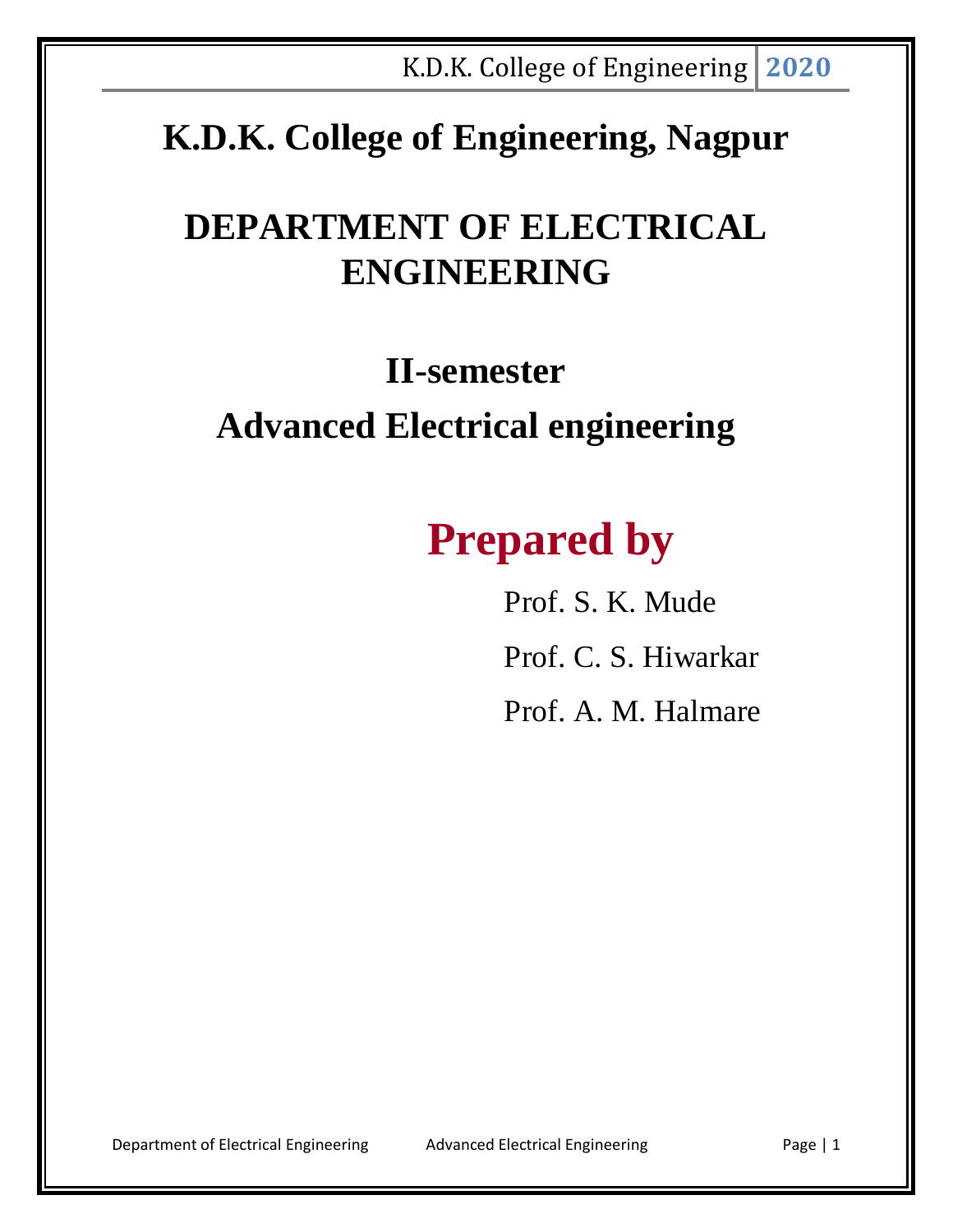# Syllabus

## **Unit – IV :AC motor (12Hrs)**

**Three-phase Induction Motors** : Working principle, types & constructions of three phase Induction Motor, synchronous speed, torque, slip, torque -speed characteristic, application (No numerical).

**Single Phase Induction Motor**: Types of single phase Induction motors, operating principle and their applications.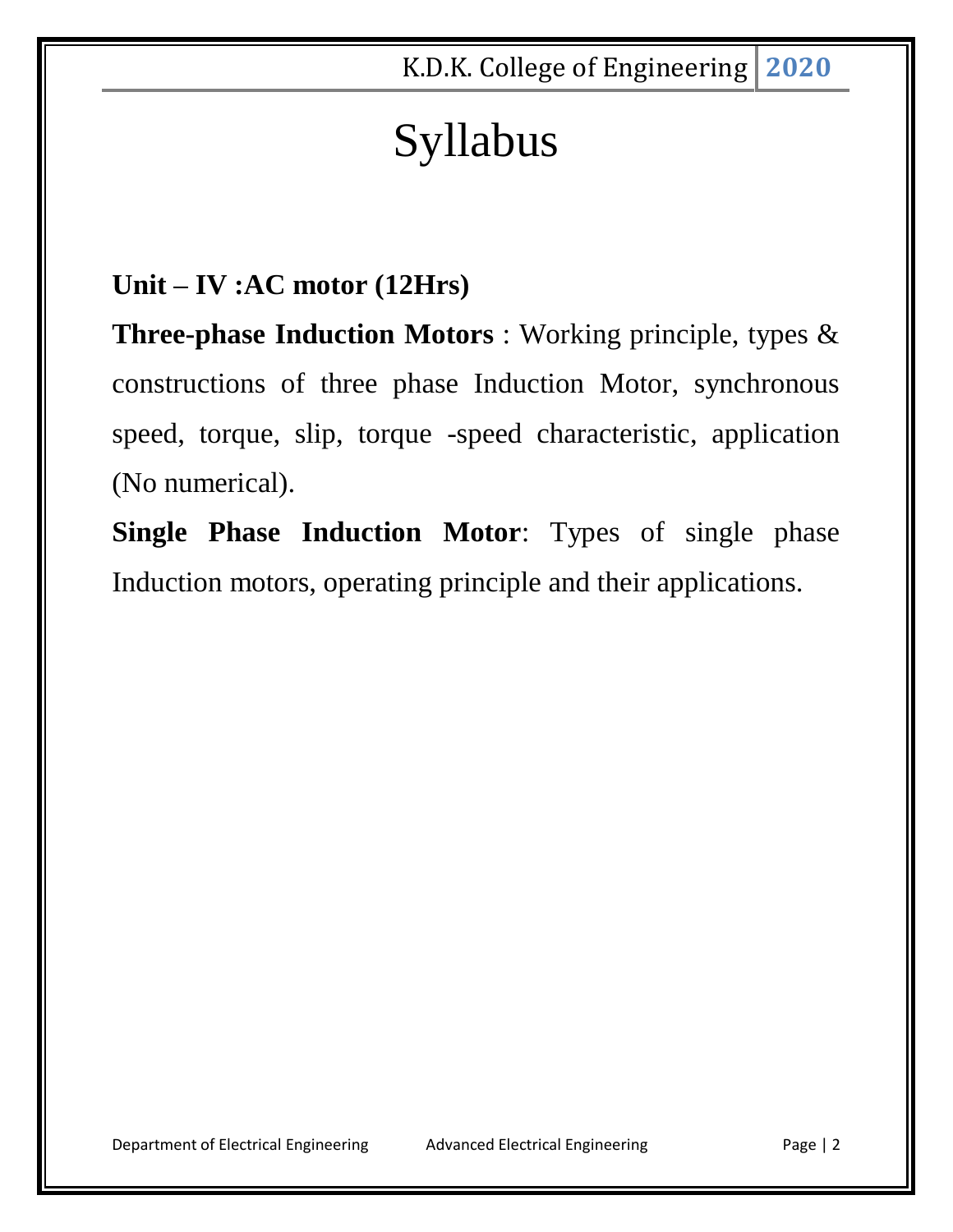## **CLASSIFICATION OF MOTORS**

In the modern era, electricity and electrical equipments play a vital role. Wihtout them, it is hard to imagine life. One such electrical devices that resulted in giant leap for mankind is the motor. Among motors, the usage of AC motors is much prevalent than DC motors. A flowchart for the classification of motor is given below:



## **Three-phase Induction Motors**

A **three phase induction motor** runs on a three phase AC supply. **3 phase induction motors** are extensively used for various industrial applications.

#### **General Principle**

As a general rule, conversion of electrical power into mechanical power takes place in the r*otating* part of an electric motor. In d.c. motors, the electric power is *conducted* directly to the armature (*i.e*. rotating part) through brushes and commentator .Hence, in this sense, a d.c. motor can be called a *conduction* motor. However, in a.c. motors, the rotor does not receive electric power by conduction but by *induction* in exactly the same way as the secondary of a 2 winding transformer receives its power from the primary. That is why such motors are known as *induction* motors. In fact, an induction motor can be treated as a *rotating transformer i.e*. one in which primary winding is stationary but the secondary is free to rotate.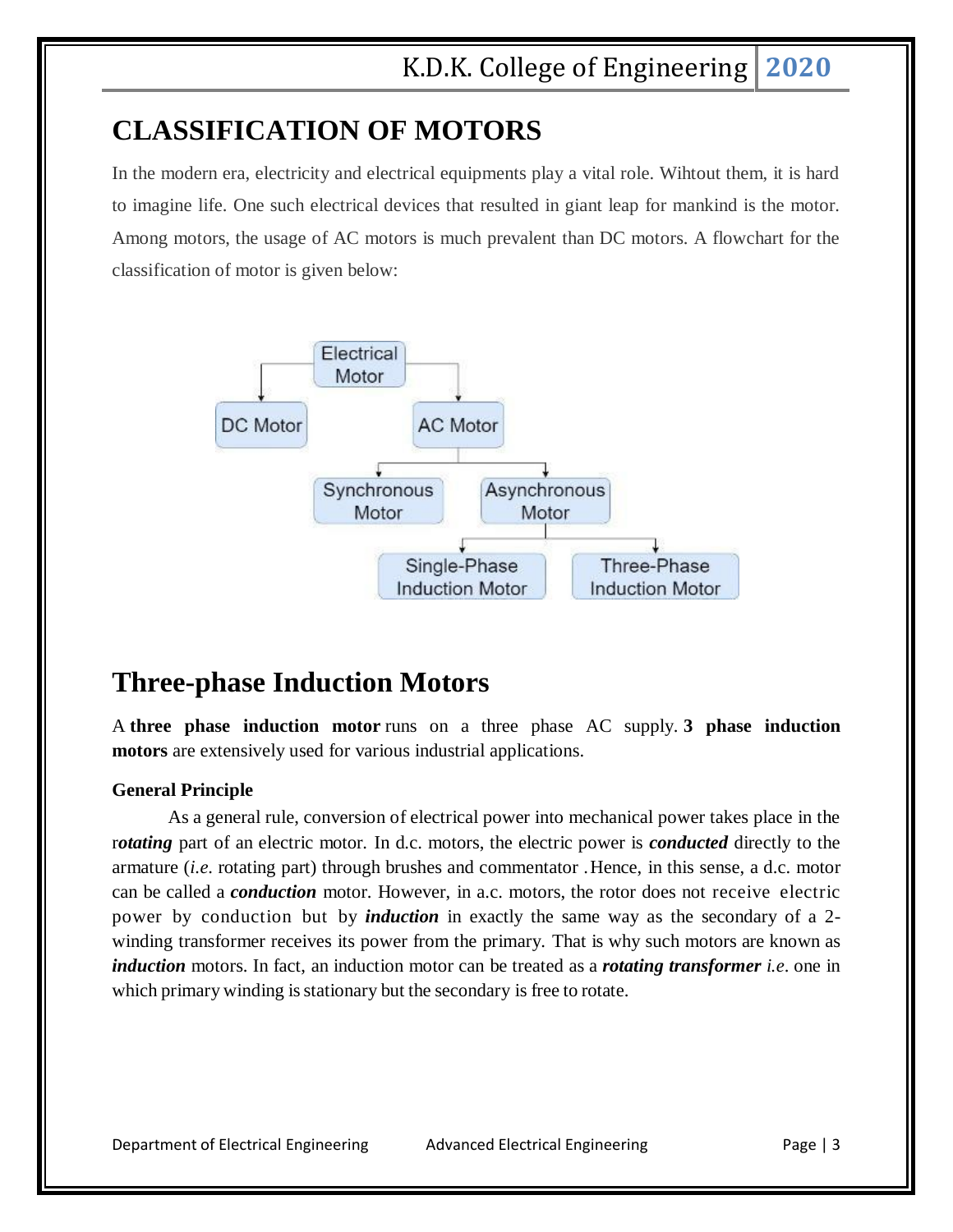Of all the a.c. motors, the polyphase induction motor is the one which is extensively used for various kinds of industrial drives. It has the following main advantages and also some disadvantages:

#### **Advantages:**

- 1. It has very simple and extremely rugged, almost unbreakable construction (especially squirrel- cage type).
- 2. Its cost is low and it is very reliable.
- 3. It has sufficiently high efficiency. In normal running condition, no brushes are needed, hence frictional losses are reduced. It has a reasonably good power factor.
- 4. It requires minimum of maintenance.
- 5. It starts up from rest and needs no extra starting motor and has not to be synchronised. Its starting arrangement is simple especially for squirrel-cage type motor.

#### **Disadvantages:**

- 1. Its speed cannot be varied without sacrificing some of its efficiency.
- 2. Just like a d.c. shunt motor, its speed decreases with increase in load.
- 3. Its starting torque is somewhat inferior to that of a d.c. shunt motor.

#### **CONSTRUCTION OF A 3 PHASE INDUCTION MOTOR**

Just like any other motor, a **3 phase induction motor** also consists of a stator and a rotor. Basically there are two types of 3 phase IM - 1. **Squirrel cage induction motor** and 2. **Phase Wound induction motor (slip-ring induction motor)**. Both types have similar constructed stator, but they differ in construction of rotor.

#### **Stator**

The stator of a 3 phase IM [\(Induction](https://www.electricaleasy.com/2014/02/working-principle-and-types-of.html) Motor) is made up with number of stampings, and these stampings are slotted to receive the stator winding. The stator is wound with a 3 phase winding which is fed from a 3 phase supply. It is wound for a defined number of poles, and the number of poles is determined from the required speed. For greater speed, lesser number of poles is used and vice versa. When stator windings are supplied with 3 phase ,they produce alternating flux which revolves with synchronous speed.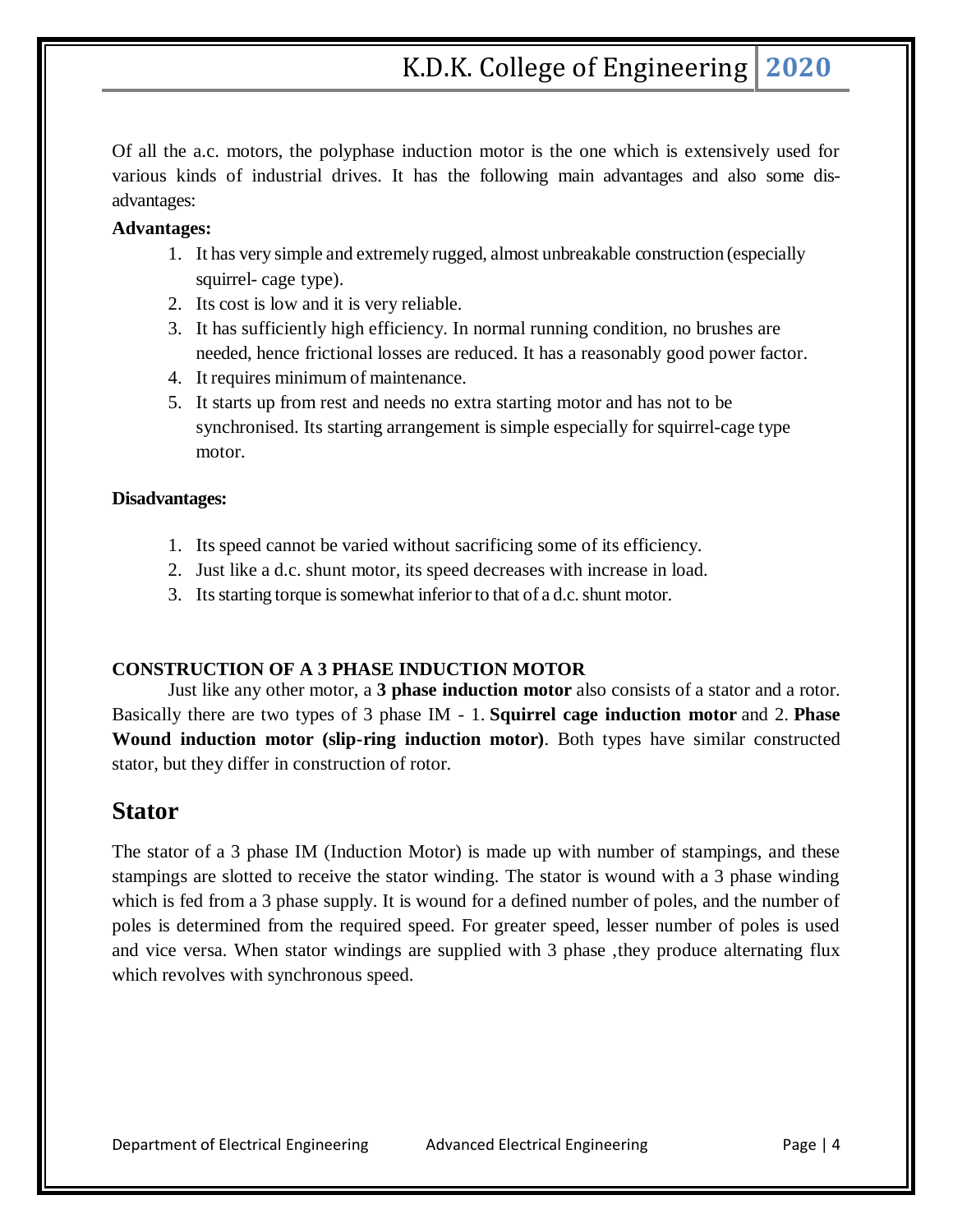

The synchronous speed is inversely proportional to number of poles (Ns =  $120f / P$ ). This revolving or rotating [magnetic](https://www.electricaleasy.com/2014/02/production-of-rotating-magnetic-field.html) flux induces current in rotor windings according to [Faraday's](https://www.electricaleasy.com/2014/02/faradays-law-and-lenzs-law-of.html) law of mutual [induction.](https://www.electricaleasy.com/2014/02/faradays-law-and-lenzs-law-of.html)

#### **Rotor**

Rotor of a 3 phase induction motor can be of either two types, squirrel cage rotor and phase wound rotor (or simply - wound rotor).

#### **SQUIRREL CAGE ROTOR**

Most of the induction motors (upto 90%) are of squirrel cage type. **Squirrel cage type rotor** has very simple and almost indestructible construction. These types of rotor consist of a cylindrical laminated core, having parallel slots on it. These parallel slots carry rotor conductors. In this type of rotor, heavy bars of copper, aluminum or alloys are used as rotor conductors instead of wires.

Rotor slots are slightly skewed to achieve following advantages -

1. It reduces locking tendency of the rotor, i.e. the tendency of rotor teeth to remain under stator teeth due to magnetic attraction.

2. Increases the effective transformation ratio between stator and rotor

3. Increases rotor resistance due to increased length of the rotor conductor

The rotor bars are brazed or electrically welded to short circuiting end rings at both ends.



Squirrel Cage Rotor

Thus this rotor construction looks like a squirrel cage and hence we call it. The rotor bars are permanently short circuited, hence it is not possible to add any external resistance to armature circuit.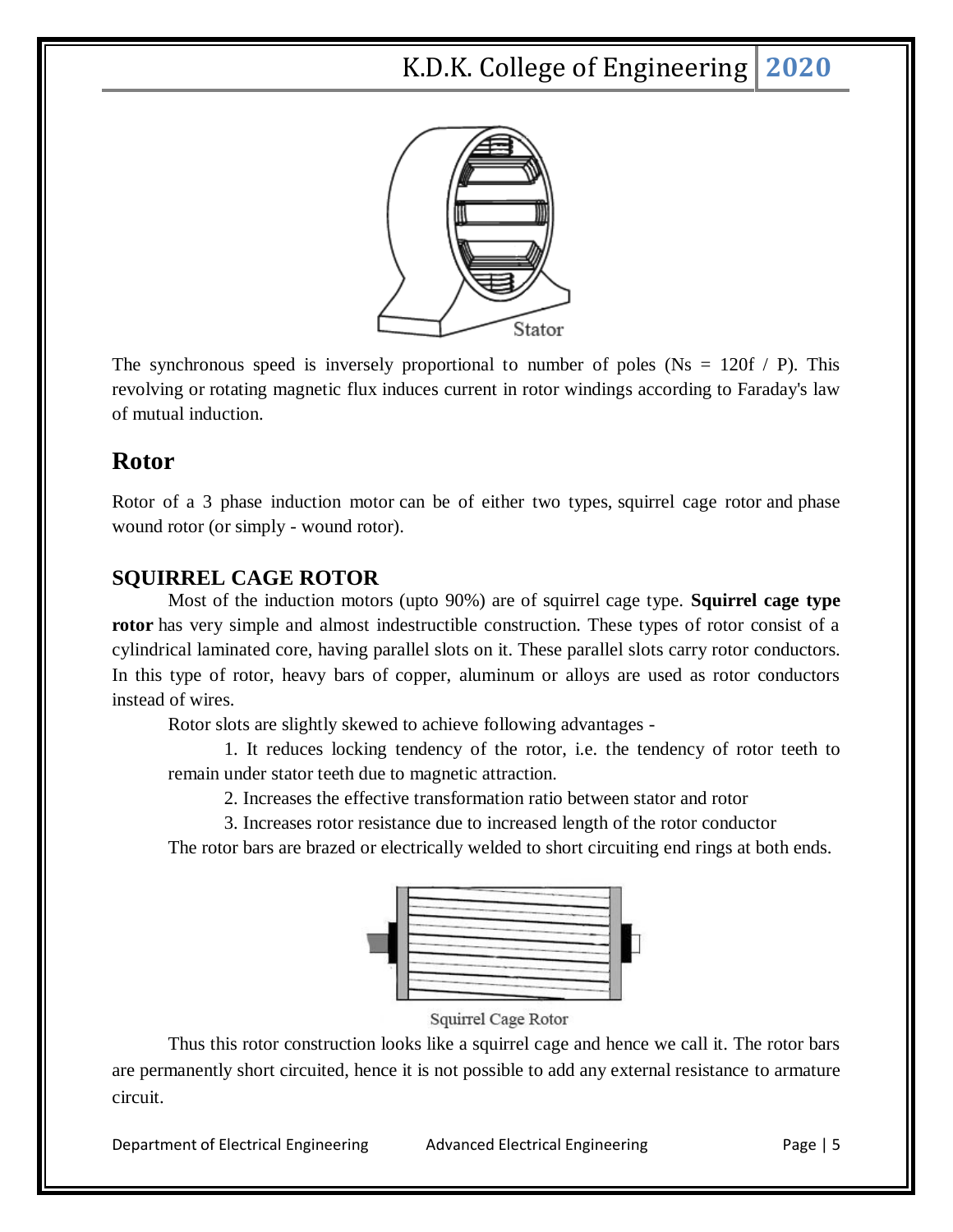#### **PHASE WOUND ROTOR OR SLIP RING INDUCTION MOTORS:-**

**Phase wound rotor** is wound with 3 phase, double layer, distributed winding. The number of poles of rotor are kept same to the number of poles of the stator. The rotor is always wound 3 phase even if the stator is wound two phase. The three phase rotor winding is internally star connected. The other three terminals of the winding are taken out via three insulated sleep rings mounted on the shaft and the brushes resting on them. These three brushes are connected to an external star connected rheostat. This arrangement is done to introduce an external resistance in rotor circuit for starting purposes and for changing the speed / torque characteristics. When motor is running at its rated speed, slip rings are automatically short circuited by means of a metal collar and brushes are lifted above the slip rings to minimize the frictional losses.



#### **Comparison of Squirrel Cage and Slip Ring Motor**

| Sl.No          | <b>Property</b>                     | Squirrel cage motor                                                                                                        | Slip ring motor                                                                                                                                |
|----------------|-------------------------------------|----------------------------------------------------------------------------------------------------------------------------|------------------------------------------------------------------------------------------------------------------------------------------------|
| 1              | <b>Rotor</b><br><b>Construction</b> | Bars are used in rotor.<br>Squirrel cage motor is very<br>simple, rugged and long<br>lasting. No slip rings and<br>brushes | Winding wire is to be used.<br>Wound rotor<br>required attention.<br>Slip ring and brushes<br>are needed<br>also need frequent<br>maintenance. |
| $\overline{2}$ | <b>Starting</b>                     | Can be started by D.O.L.,<br>star-delta, auto<br>transformer starters                                                      | Rotor resistance<br>starter is required.                                                                                                       |
| 3              | <b>Starting torque</b>              | Low                                                                                                                        | Very high                                                                                                                                      |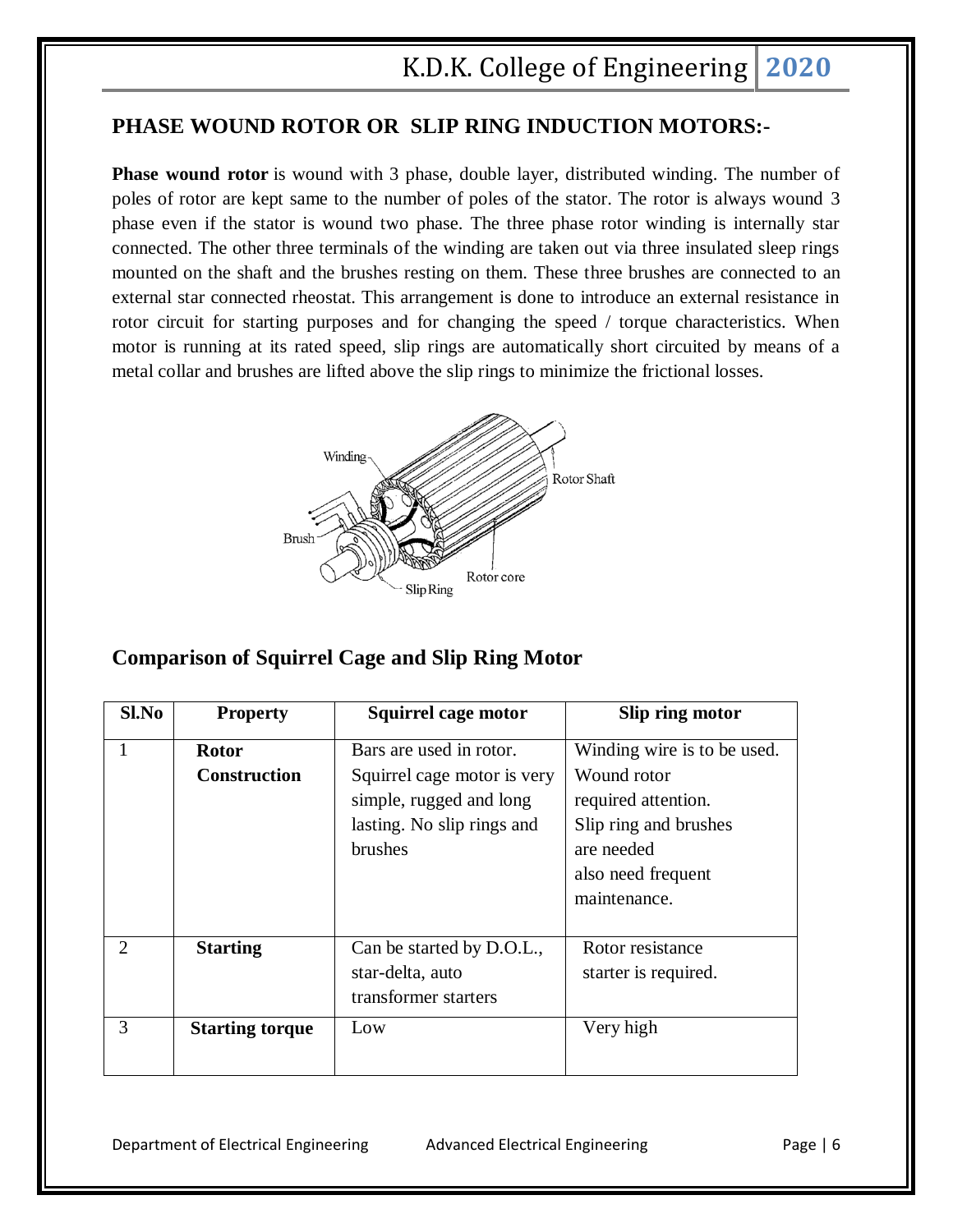| Sl.No | <b>Property</b>         | <b>Squirrel cage motor</b>                                                                                                                                      | Slip ring motor                                                                                                                                                                                                    |
|-------|-------------------------|-----------------------------------------------------------------------------------------------------------------------------------------------------------------|--------------------------------------------------------------------------------------------------------------------------------------------------------------------------------------------------------------------|
| 4     | <b>Starting Current</b> | High                                                                                                                                                            | Low                                                                                                                                                                                                                |
| 5     | <b>Speed variation</b>  | Not easy, but could be<br>varied in large steps by<br>pole changing or through<br>smaller incremental steps<br>through thyristors or by<br>frequency variation. | Easy to vary speed.<br>Speed change is possible<br>inserting<br>by<br>rotor<br>resistance using thyristors<br>by using<br>frequency<br><sub>or</sub><br>variation injecting emf in<br>the rotor circuit cascading. |
| 6     | <b>Maintenance</b>      | Almost ZERO maintenance                                                                                                                                         | Requires frequent<br>maintenance                                                                                                                                                                                   |
| 7     | Cost                    | Low                                                                                                                                                             | High                                                                                                                                                                                                               |

### **Working of Three Phase Induction Motor Production of Rotating Magnetic Field**

The stator of the motor consists of overlapping winding offset by an electrical angle of  $120^{\circ}$  When we connect the primary winding, or the stator to a 3 phase AC source, it establishes rotating magnetic field which rotates at the synchronous speed.

#### **Secrets Behind the Rotation:**

According to Faraday's law an emf induced in any circuit is due to the rate of change of magnetic flux linkage through the circuit. As the rotor winding in an induction motor are either closed through an external resistance or directly shorted by end ring, and cut the stator rotating magnetic field, an emf is induced in the rotor copper bar and due to this emf a current flows through the rotor conductor.

Here the relative speed between the rotating flux and static rotor conductor is the cause of current generation; hence as per Lenz's law, the rotor will rotate in the same direction to reduce the cause, i.e., the relative velocity.

Thus from the **working principle of three phase induction motor**, it may be observed that the rotor speed should not reach the synchronous speed produced by the stator. If the speeds become equal, there would be no such relative speed, so no emf induced in the rotor, and no current would be flowing, and therefore no torque would be generated. Consequently, the rotor cannot reach the synchronous speed.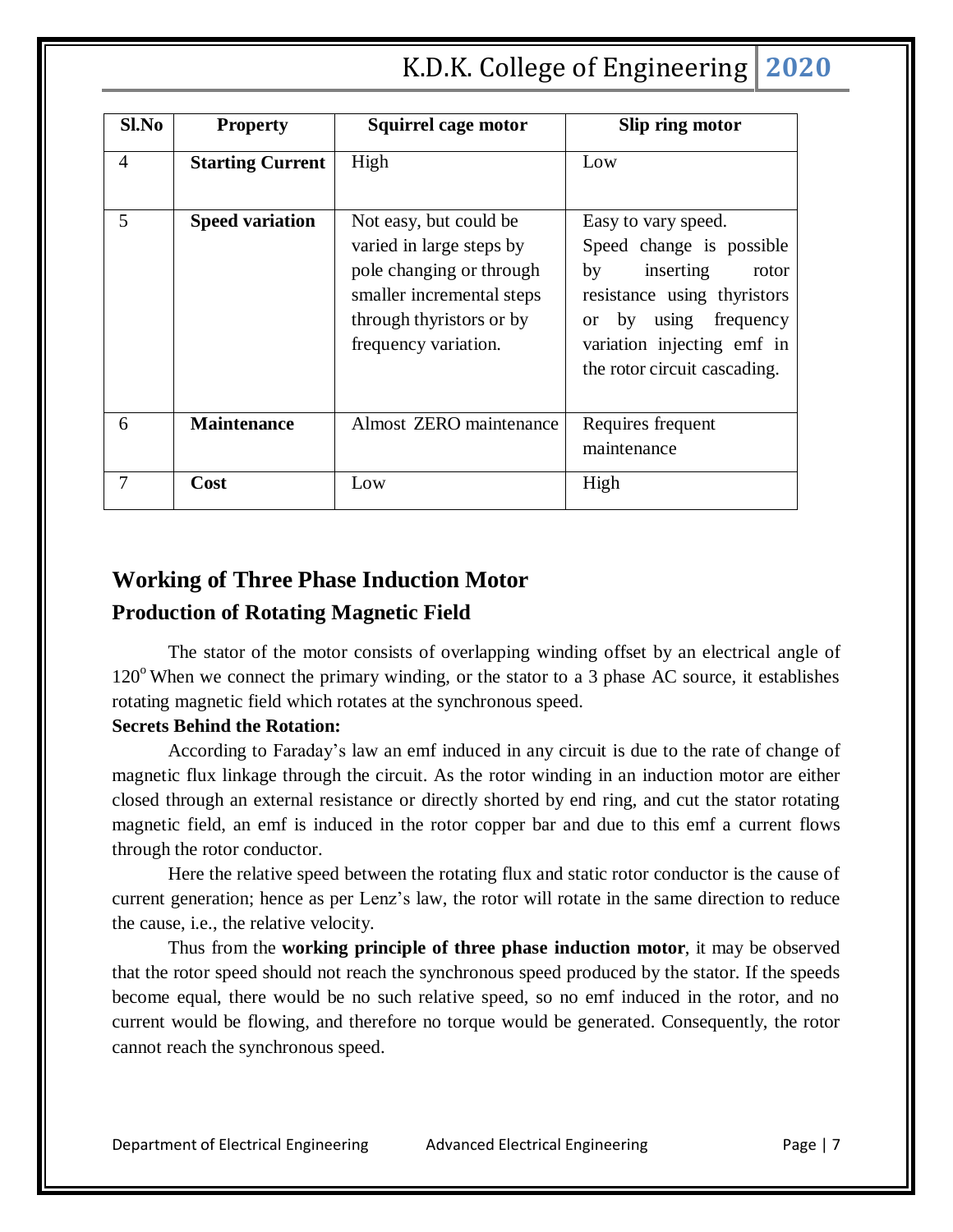#### **SLIP:-**

In practice, the rotor never succeeds in 'catching up' with the stator field. If it really did so, then here would be no relative speed between the two, hence no rotor e.m.f., no rotor current and so no torque to maintain rotation. That is why the rotor runs at a speed which is always less than the speed of the stator field. The difference in speeds depends upon the load on the motor

*The difference between the synchronous speed Ns and the actual speed N of the rotor is known as slip*. Though it may be expressed in so many revolutions/second, yet it is usual to express it as a percentage of the synchronous speed. Actually, the term 'slip' is descriptive of the

% age slip, 
$$
s = \frac{N_s - N}{N_s} \times 100
$$

- The quantity  $N_s N$  is sometimes called slip speed.  $(i)$
- (ii) When the rotor is stationary (i.e.,  $N = 0$ ), slip,  $s = 1$  or 100 %.
- (iii) In an induction motor, the change in slip from no-load to full-load is hardly  $0.1\%$  to 3% so that it is essentially a constant-speed motor.

way in which the rotor 'slips back' from Synchronium.

#### **Rotor Current Frequency**

The frequency of a voltage or current induced due to the relative speed between a vending and a magnetic field is given by the general formula;

Frequency = 
$$
\frac{NP}{120}
$$

where  $N =$  Relative speed between magnetic field and the winding  $P =$ Number of poles

For a rotor speed N, the relative speed between the rotating flux and the rotor is  $N_s - N$ . Consequently, the rotor current frequency f is given by;

$$
f' = \frac{(N_s - N)P}{120}
$$
  
=  $\frac{sN_s P}{120}$   $(\because s = \frac{N_s - N}{N_s})$   
= sf  $(\because f = \frac{N_s P}{120})$ 

i.e., Rotor current frequency = Fractional slip x Supply frequency

- (i) When the rotor is at standard or stationary (i.e.,  $s = 1$ ), the frequency of rotor current is the same as that of supply frequency  $(f = sf = 1 \times f = f)$ .
- (ii) As the rotor picks up speed, the relative speed between the rotating flux and the rotor decreases. Consequently, the slip s and hence rotor current frequency decreases.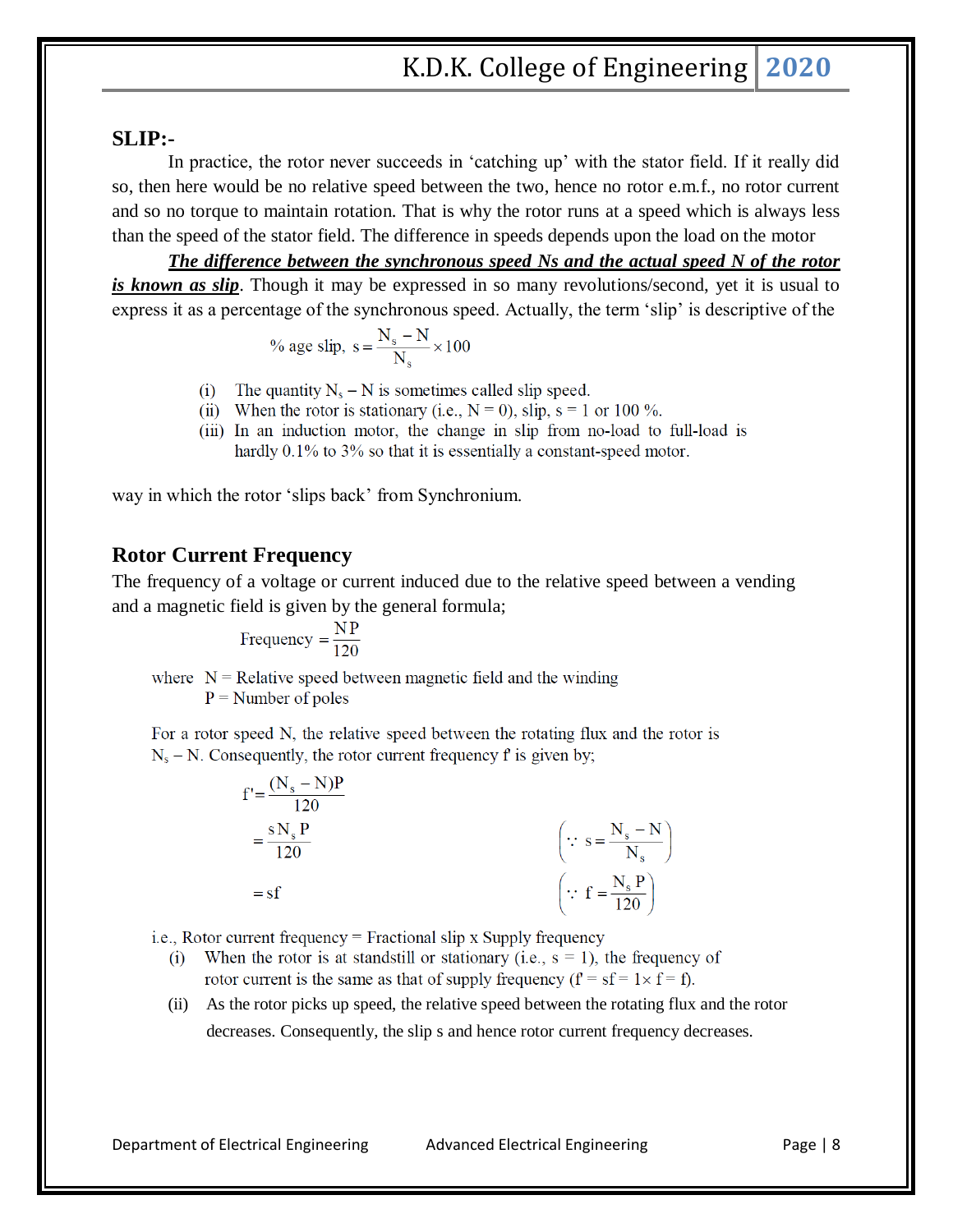**Example1.** A 4-pole, 3-phase induction motor operates from a supply whose frequency is 50 Hz. Calculate :

- i. The speed at which the magnetic field of the stator is rotating.
- ii. The speed of the rotor when the slip is 0.04.
- iii. The frequency of the rotor currents when the slip is 0.03.
- iv. The frequency of the rotor currents at standstill.

#### **Solution.**

Stator field revolves at synchronous speed, given by

 $N_s = 120 f/P = 120 X 50/4 = 1500 r.p.m.$ 

rotor (or motor) speed,  $N = N_s (1 - s) = 1500(1 - 0.04) = 1440$  r.p.m.

frequency of rotor current,  $f' = sf = 0.03X50 = 1.5$  r.p.s = 90 r.p.m Since at standstill,  $s = 1$ ,  $f' = sf = 1$   $Xf = f = 50$ Hz

**Example2.** A 3-Φ induction motor is wound for 4 poles and is supplied from 50-Hz system. Calculate (i) the synchronous speed (ii) the rotor speed, when slip is 4% and (iii) rotor frequency when rotor runs at 600 rpm.

**Solution. (***i*)  $N_s = 120 f/P = 120 \Box 50/4 = 1500$  rpm

(*ii*) rotor speed,  $N = Ns(1-s) =1500(1-0.04) = 1440$  rpm

**(***iii***)** when rotor speed is 600 rpm, slip is

 $s = (Ns - N)/N_s = (1500 - 600)/1500 = 0.6$ 

rotor current frequency,  $f' = sf = 0.6 \text{ X } 50 = 30 \text{ Hz}$ 

#### **Relation Between Torque and Slip**

Torque/slip curves is shown in Fig. for a range of  $s = 0$  to  $s = 1$  with R2 as the parameter. As we know that the torque equation of the induction motor is as follows.

T= $k\Phi sE_2R_2/R_2^2+(sX_2)^2$ It is clear that when  $s = 0$ ,  $T = 0$ , hence the curve starts from point O.

At normal speeds, close to synchronism, the term (s X2) is small and hence negligible w.r.t. R2.

T  $α$  s/ $R<sub>2</sub>$ 

 $T \alpha$  s if  $R_2$  is constant.

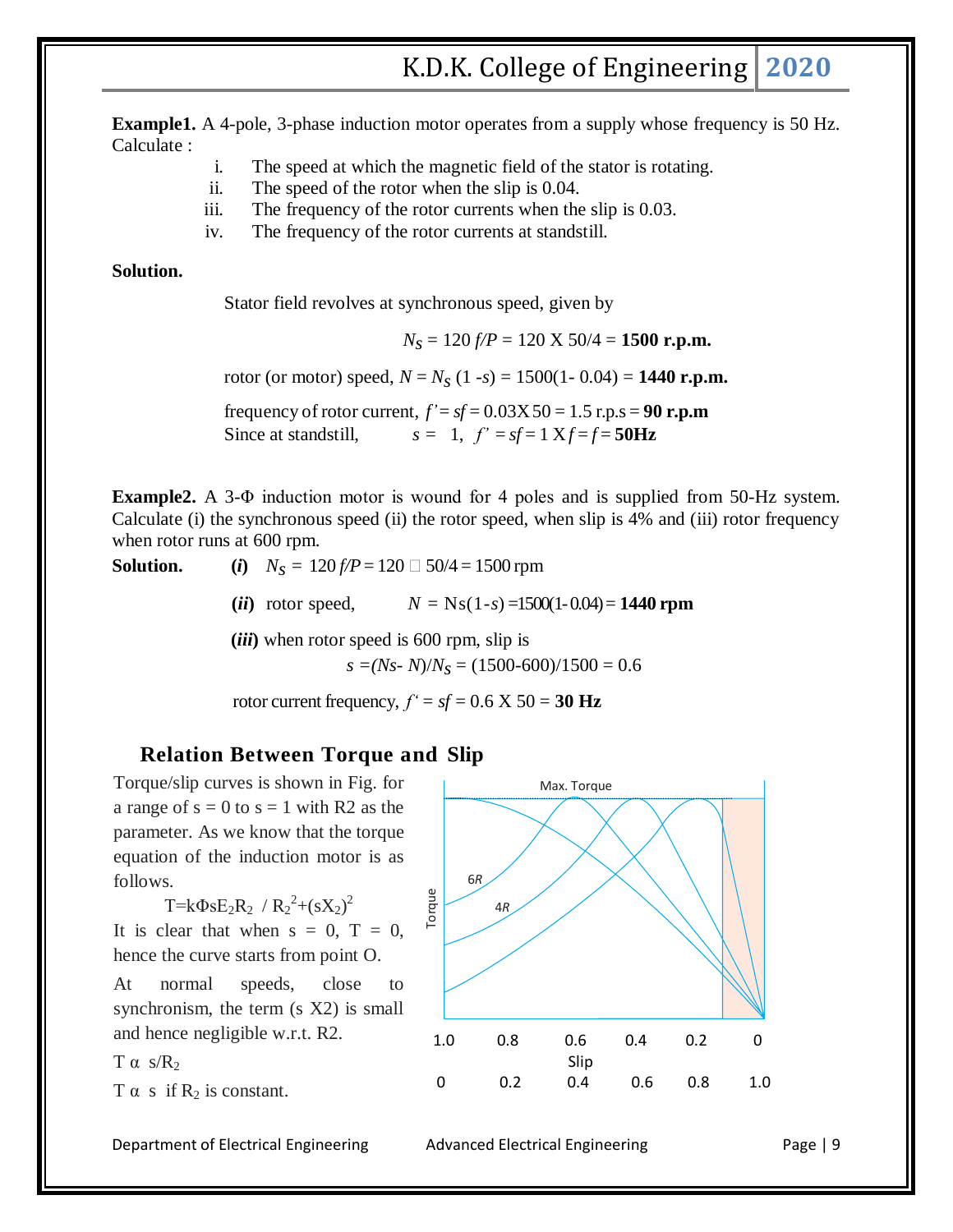Hence, for low values of slip, the torque/slip curve is approximately a straight line. As slip increases (for increasing load on the motor), the torque also increases and becomes maximum when  $s = R_2/X_2$ . This torque is known as '*pull-out*' or '*breakdown*' torque  $T_b$  or stalling torque. As the slip further increases (*i*.*e*. motor speed falls) with further increase in motor load, then *R*2 becomes negligible as compared to (*sX*2.). Therefore, for large values of slip

T α s/  $(sX_2)^2$  α 1/s

Hence, the torque/slip curve is a rectangular hyperbola. So, we see that beyond the point of maximum torque, any further increase in motor load results in decrease of torque developed by the motor. The result is that the motor slows down and eventually stops. In fact, the stable operation of the motor lies between the values of  $s = 0$  and that corresponding to maximum torque.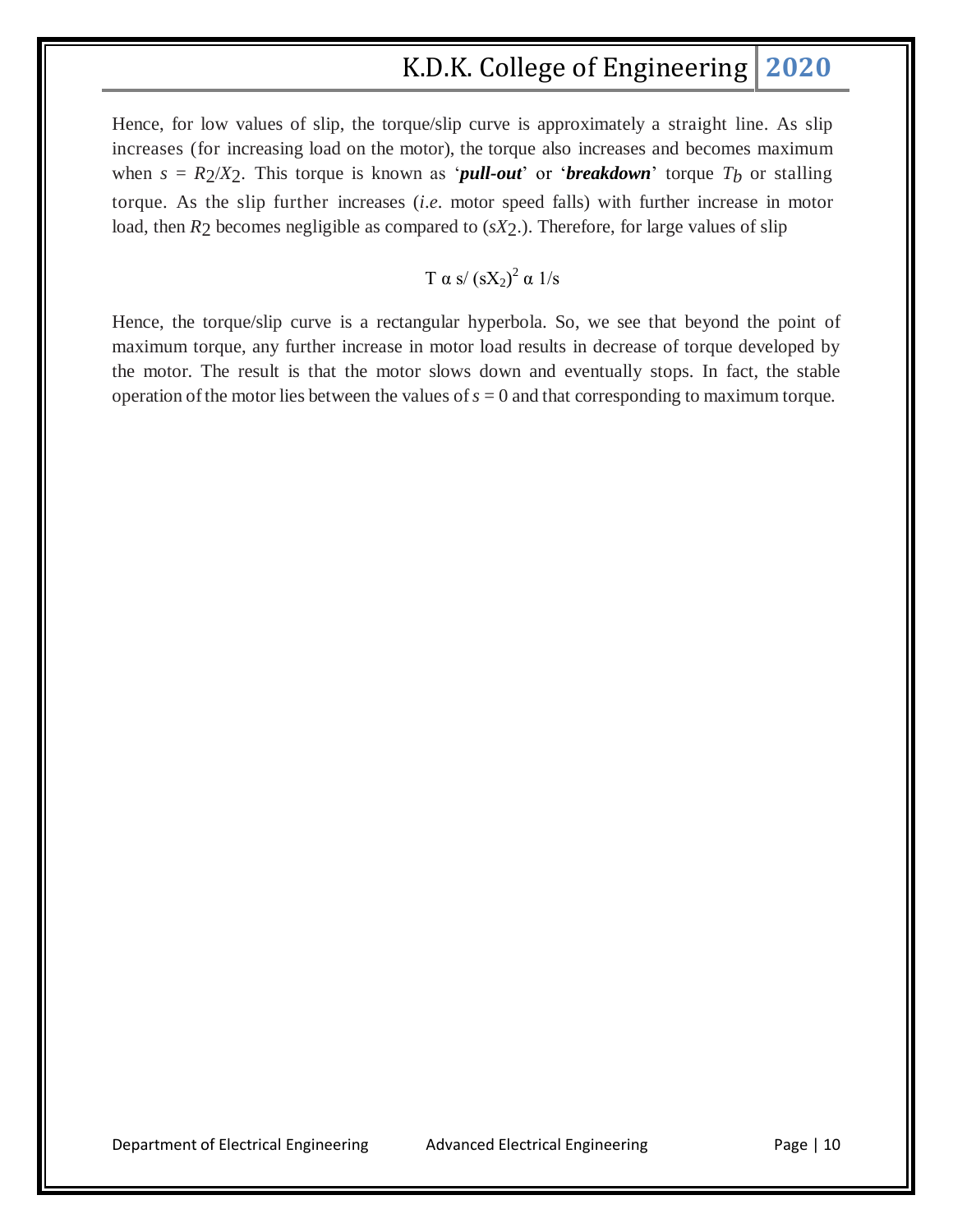## **Single Phase Induction Motor**

#### **INTRODUCTION:**

There are two basic reasons for the use of single-phase motors rather than 3-phase motors.

- 1. For reason of economy, most houses, offices and also rural areas are supplied with single phase A.C. as power requirements of individual load items are rather small.
- 2. The economics of the motor and its branch circuit.
	- $\triangleright$  Fixed loads requiring not more than 0.5KW can generally be served most economically with single phase power and a single phase motor.
	- $\triangleright$  Single phase motors are simple in construction, reliable, easy to repair and comparatively cheaper in cost and therefore, find wide use in fans, refrigerators, vacuum cleaners, washing machines, other kitchen equipment, tools, blowers, centrifugal pumps, small farming appliances etc.

Because of above reasons motors of comparatively small ratings (mostly in fractional KW ratings) are manufactured in large number to operate on single phase ac at standard frequencies.

#### **CONSTRUCTION OF SINGLE PHASE INDUCTION MOTOR**

Like any other **[electrical motor](https://www.electrical4u.com/electrical-motor-types-classification-and-history-of-motor/) [induction motor](https://www.electrical4u.com/induction-motor-types-of-induction-motor/)** also have two main parts namely rotor and stator.

#### **Stator:**

As its name indicates stator is a stationary part of [induction motor.](https://www.electrical4u.com/induction-motor-types-of-induction-motor/) A single phase AC supply is given to the stator of single phase induction motor.

#### **Rotor:**

The rotor is a rotating part of an induction motor. The rotor connects the mechanical load through the shaft. The rotor in the single-phase induction motor is of [squirrel cage rotor type.](https://www.electrical4u.com/squirrel-cage-induction-motor/)

The **construction of single phase induction motor** is almost similar to the squirrel cage threephase induction motor.

But in case of a single phase induction motor, the stator has two windings instead of one threephase winding in [three phase induction motor.](https://www.electrical4u.com/working-principle-of-three-phase-induction-motor/)

#### **Stator of Single Phase Induction Motor**

The stator of the single-phase induction motor has laminated stamping to reduce eddy current losses on its periphery. The slots are provided on its stamping to carry stator or main winding. Stampings are made up of silicon steel to reduce the hysteresis losses. When we apply a single phase AC supply to the stator winding, the [magnetic field](https://www.electrical4u.com/what-is-magnetic-field/) gets produced, and the motor rotates at speed slightly less than the synchronous speed  $N_s$ .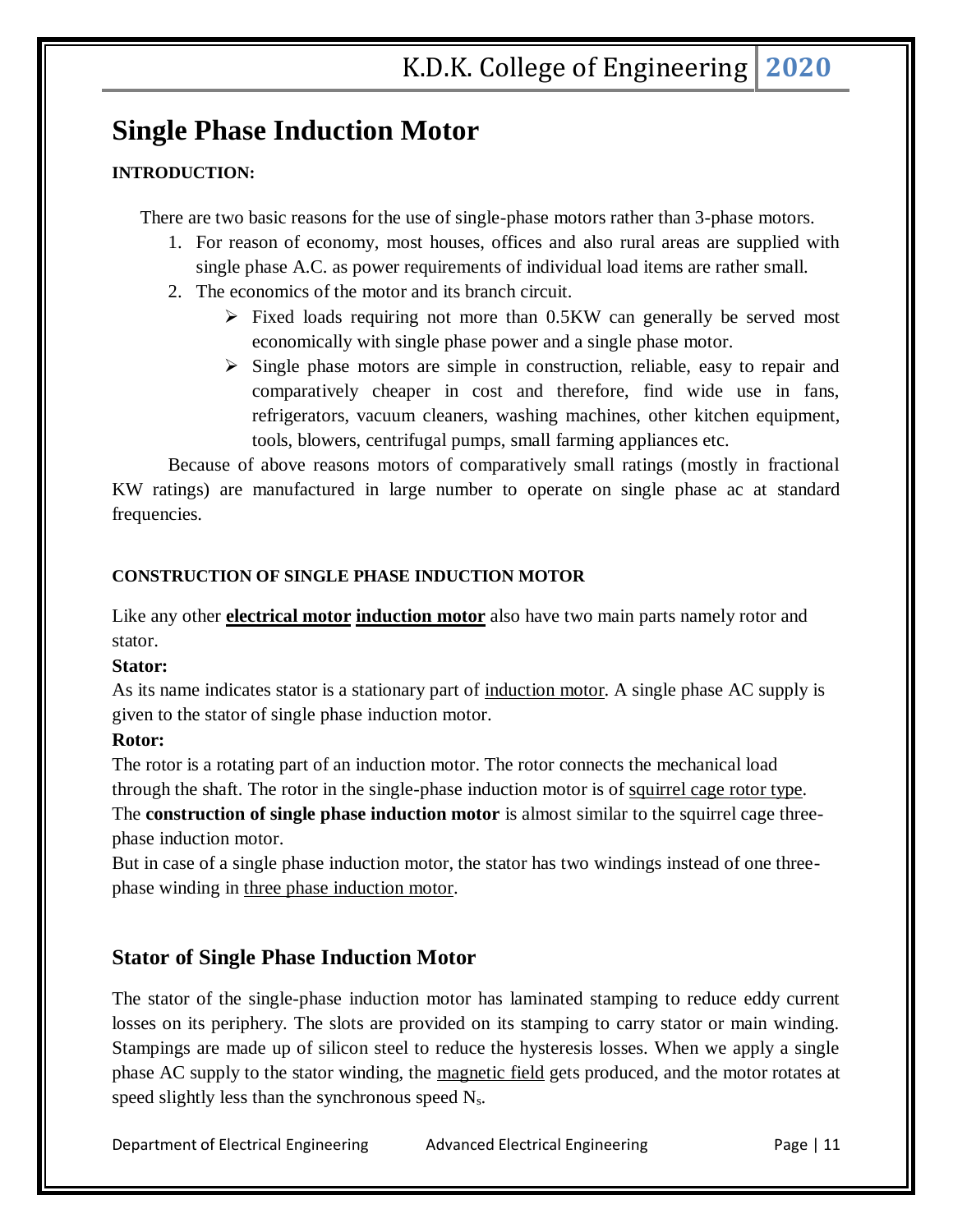Synchronous speed  $N_s$  is given by  $Ns=120f/P$ Where,  $f =$  supply voltage frequency,

 $P = No.$  of poles of the motor.

The construction of the stator of the single-phase induction motor is similar to that of three phase induction motor except there are two dissimilarities in the winding part of the single phase induction motor.

- 1. Firstly, the single-phase induction motors are mostly provided with concentric coils. We can easily adjust the number of turns per coil can with the help of concentric coils. The mmf distribution is almost sinusoidal.
- 2. Except for shaded pole motor, the asynchronous motor has two stator windings namely the main winding and the auxiliary winding. These two windings are placed in space quadrature to each other.

#### **Rotor of Single Phase Induction Motor**

The construction of the rotor of the single-phase induction motor is similar to the squirrel cage three-phase induction motor. The rotor is cylindrical and has slots all over its periphery. The slots are not made parallel to each other but are a little bit skewed as the skewing prevents magnetic locking of stator and rotor teeth and makes the [working of induction motor](https://www.electrical4u.com/induction-motor-types-of-induction-motor/) more smooth and quieter (i.e. less noisy).

The squirrel cage rotor consists of aluminum, brass or copper bars. These aluminum or copper bars are called rotor conductors and placed in the slots on the periphery of the rotor. The copper or aluminum rings permanently short the rotor conductors called the end rings.

To provide mechanical strength, these rotor conductors are braced to the end ring and hence form a complete closed circuit resembling a cage and hence got its name as squirrel cage induction motor. As end rings permanently short the bars, the rotor electrical resistance is very small and it is not possible to add external [resistance](https://www.electrical4u.com/what-is-electrical-resistance/) as the bars get permanently shorted. The absence of slip ring and brushes make the **construction of single phase induction motor** very simple and robust.

#### **Working Principle of Single Phase Induction Motor**

We know that for the working of any electrical motor whether its AC or DC motor, we require two fluxes as the interaction of these two fluxes produced the required torque. When we apply a single phase AC supply to the stator winding of single phase induction motor, the alternating [current](https://www.electrical4u.com/electric-current-and-theory-of-electricity/) starts flowing through the stator or main winding. This alternating current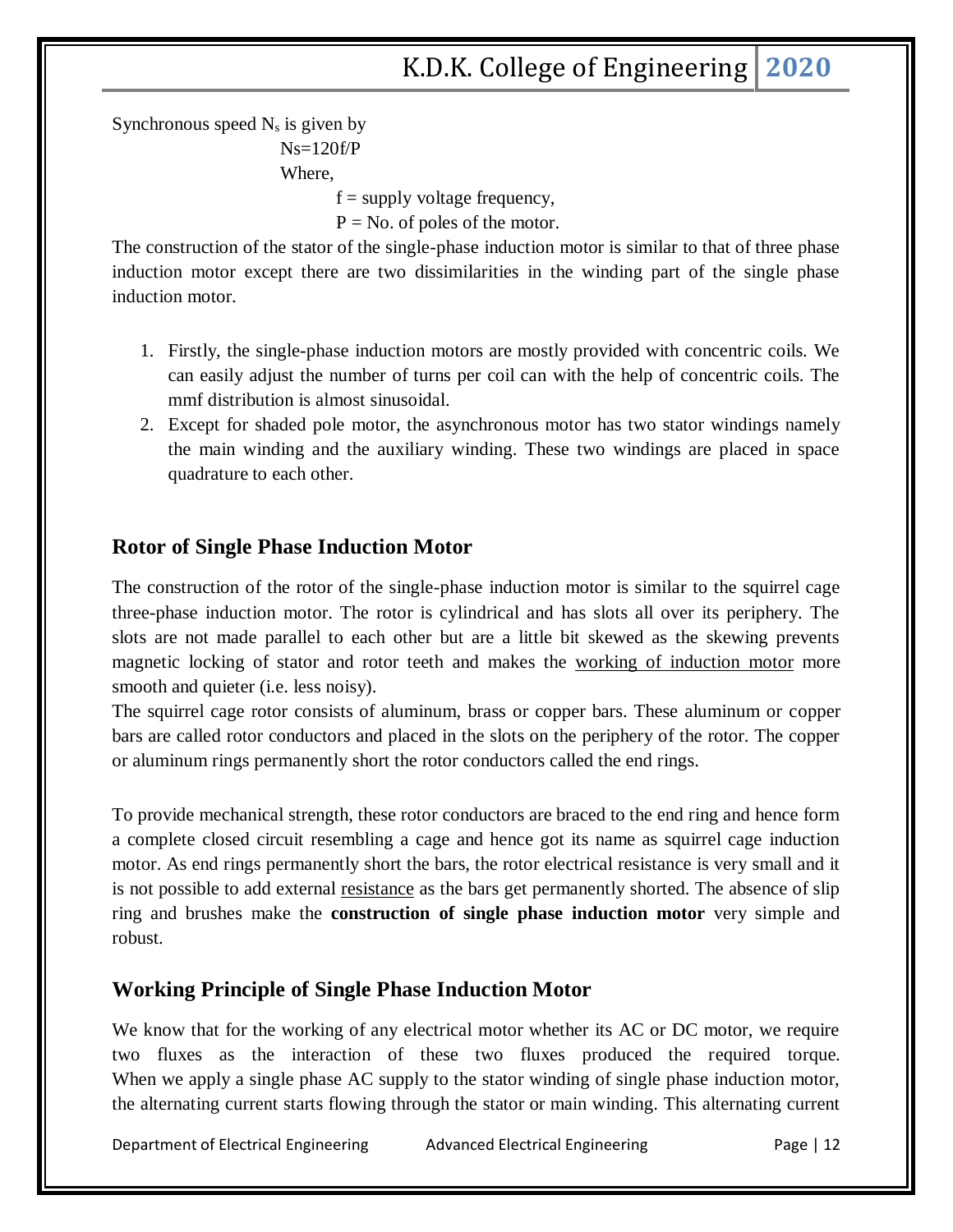produces an alternating flux called main flux. This main [flux](https://www.electrical4u.com/what-is-flux-types-of-flux/) also links with the rotor conductors and hence cut the rotor conductors.

According to the [Faraday's law of electromagnetic induction,](https://www.electrical4u.com/faraday-law-of-electromagnetic-induction/) emf gets induced in the rotor. As the rotor circuit is closed one so, the current starts flowing in the rotor. This current is called the rotor current. This rotor current produces its flux called rotor flux. Since this flux is produced due to the induction principle so, the motor working on this principle got its name as an [induction motor.](https://www.electrical4u.com/induction-motor-types-of-induction-motor/) Now there are two fluxes one is main flux, and another is called rotor flux. These two fluxes produce the desired torque which is required by the motor to rotate.

#### **DOUBLE REVOLVING FIELD THEORY:**

This theory makes use of the idea that an alternating uni-axial quantity can be represented by two oppositely-rotating vectors of half magnitude. Accordingly, an alternating sinusoidal flux can be represented by two revolving fluxes, each equal to half the value of the alternating flux and each rotating synchronously  $(Ns=120 f/P)$ in opposite direction.

As shown in figure: (a) let the alternating flux have a maximum value of  $\phi m$ . Its component fluxes A and B will each equal to  $\phi m/2$  revolving in anti-clockwise and clockwise directions respectively.

After some time, when A and B would have rotated through angle  $+\Theta$  and  $-\Theta$ , as in figure: (b), the resultant flux would be

$$
=2*\frac{\Phi m}{2}\cos\frac{2\Theta}{2}=\varphi_m\cos\Theta
$$

After a quarter cycle of rotation, fluxes A and B will be oppositely-directed as shown in figure: (c) so that the resultant flux would be zero.

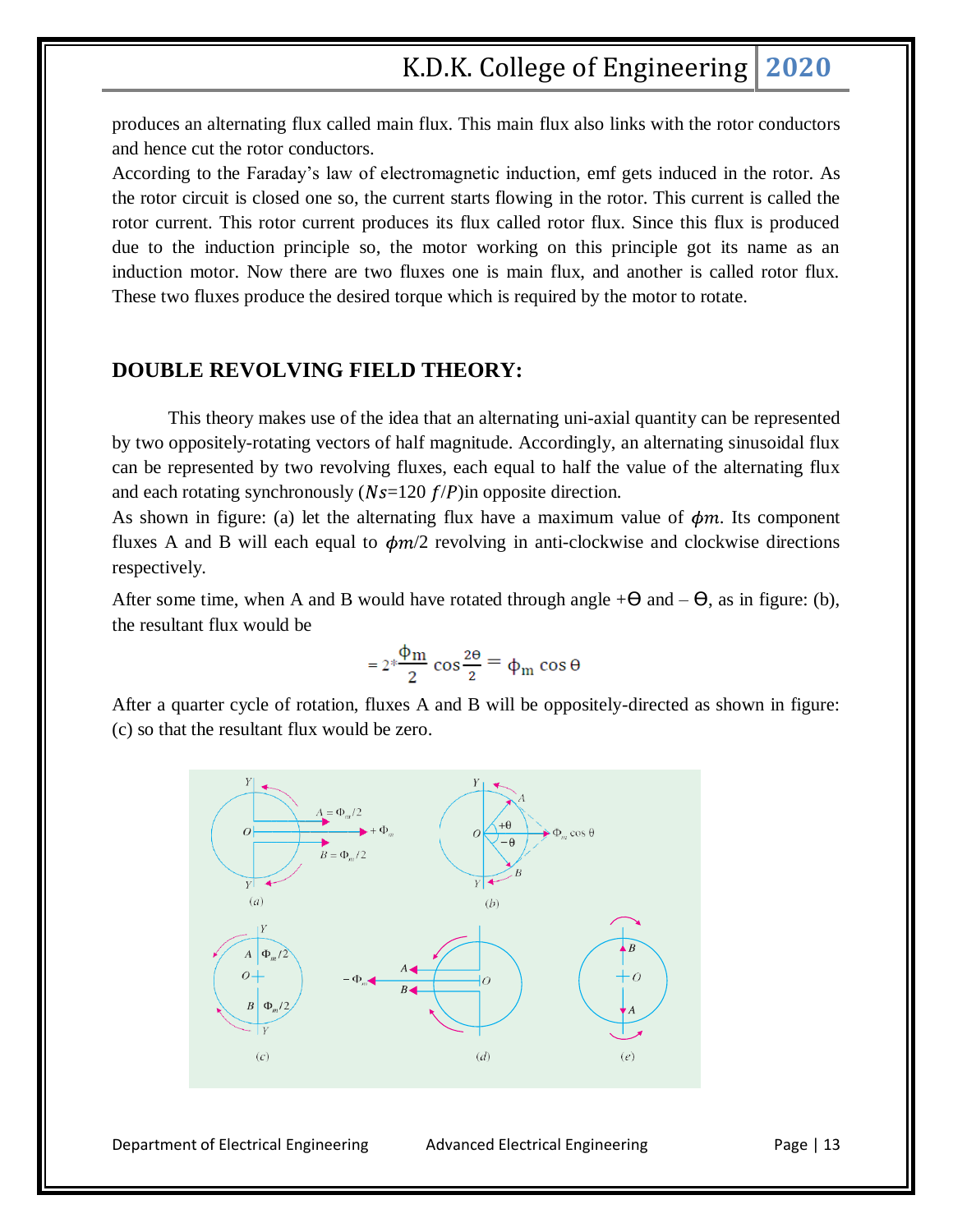After half a cycle, fluxes A and B will have a resultant of  $-2*\phi m/2= -\phi m$ . After three quarters of a cycle, again the resultant is zero, as shown in figure: (e) and so on. If we plot the values of resultant flux against  $\Theta$  between limits  $\Theta = 0^0$  to  $\Theta = 360^0$ , then a curve similar to the one shown in figure: (f) is obtained. That is why an alternating flux can be looked upon as composed of two revolving fluxes, each of half the value and revolving synchronously in opposite directions.



 **Fig** (f)

It may be noted that if the slip of the rotor is S with respect to the forward rotating flux (i.e. one which rotates in the same direction as rotor) then its slip with respect to the backward rotating flux is  $(2-S)$ .

Each of the two component fluxes, while revolving round the stator, cuts the rotor, induces an e.m.f. and this produces its own torque. Obviously, the two torques (called forward and backward torques ) are oppositely-directed, so that the net or resultant torques is equal to their difference as shown in fig: (g)



Fig. g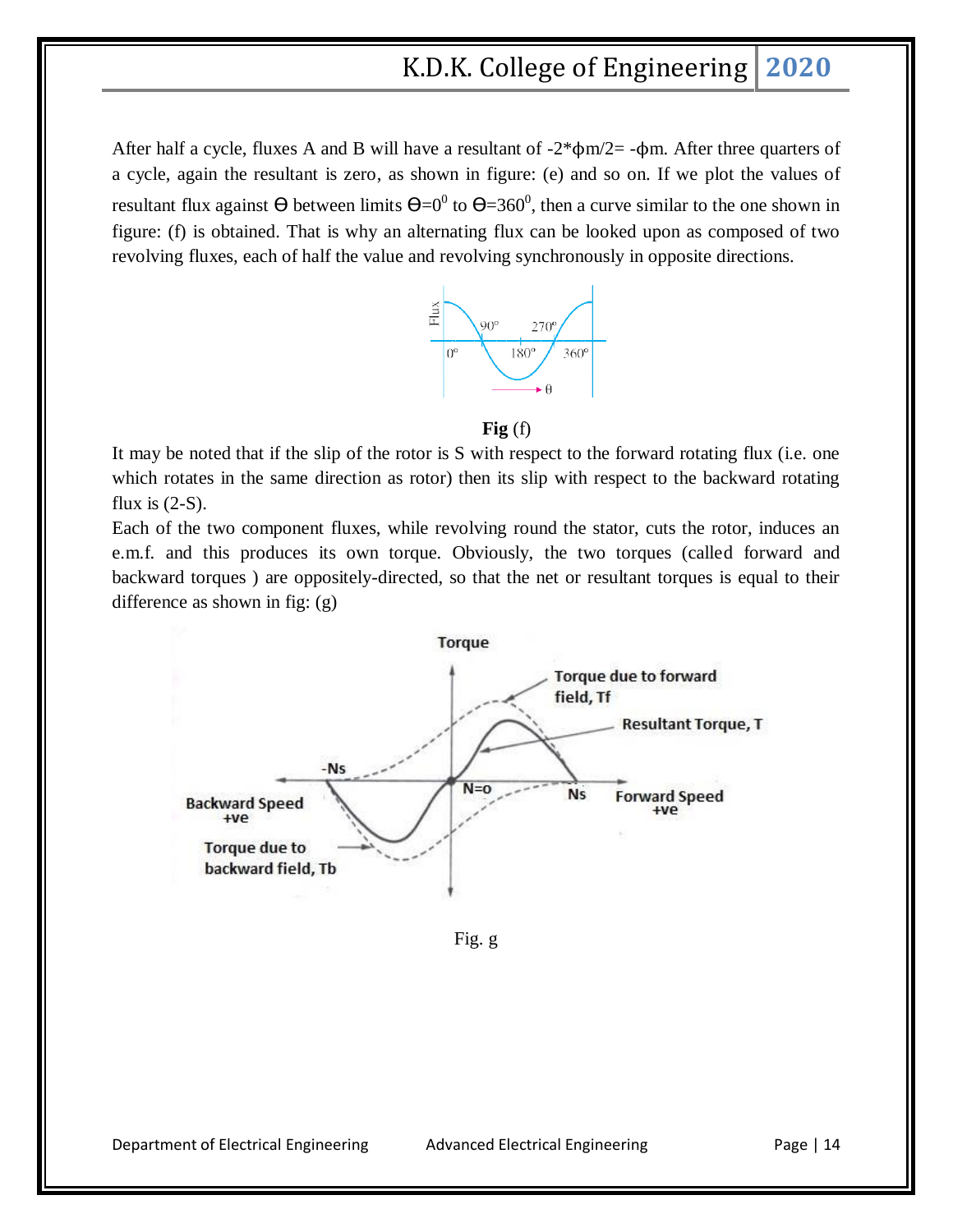Now, power developed by a rotor is  $P_g = \left(\frac{1-S}{S}\right) I_2^2 R_2$ 

If N is the rotor r.p.s., then torque is given by ,  $T_g = \frac{1}{2\pi} \left(\frac{1-S}{s}\right) I_2^2 R_2$ 

Now,  $N = N_s (1-S)$ 

Therefore, 
$$
T_g = \frac{1}{2\pi N_s} \frac{I_2^2 R_2}{S} = k \frac{I_2^2 R_2}{S}
$$

Hence, the forward and backward torques are given by

$$
T_f = k \frac{I_2^2 R_2}{S}
$$
 and  $T_b = -k \frac{I_2^2 R_2}{(2-S)}$   
 $T_f = \frac{I_2^2 R_2}{S}$  synch. Watt and  $T_b = -\frac{I_2^2 R_2}{(2-S)}$  synch. Watt

or

Total torque  $T = T_f + T_b$ 

Fig: (g) shows both torques and the resultant torque for slips between zero and  $+2$ . At standstill,  $S=1$  and  $(2-S)=1$ . Hence, Tf and Tb are numerically equal but, being oppositely directed, produce no resultant torque. That explains why there is no starting torque in a single-phase induction motor.

However, if the rotor is started somehow, say, in the clockwise direction, the clockwise torque starts increasing and, at the same time, the anticlockwise torque starts decreasing. Hence, there is a certain amount of net torque in the clockwise direction which accelerates the motor to full speed.

#### **Why Single Phase Induction Motor is not Self Starting?**

According to double field revolving theory, we can resolve any alternating quantity into two components. Each component has a magnitude equal to the half of the maximum magnitude of the alternating quantity, and both these components rotate in the opposite direction to each other. For example – a flux,  $\varphi$  can be resolved into two components

$$
\frac{\phi_m}{2} \text{ and } -\frac{\phi_m}{2}
$$

Each of these components rotates in the opposite direction i. e if one  $\varphi_m/2$  is rotating in a clockwise direction then the other  $\varphi_m$  / 2 rotates in an anticlockwise direction.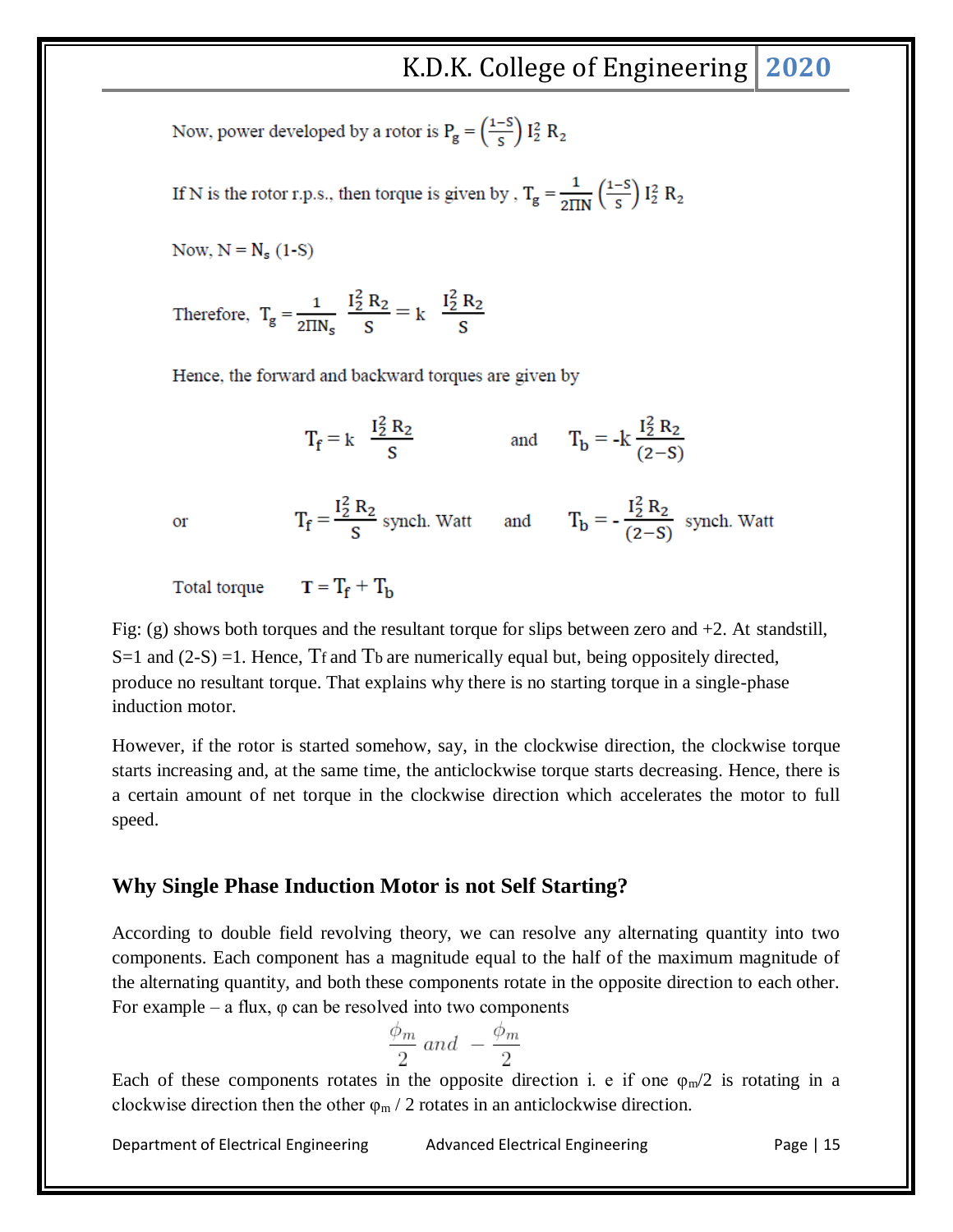When we apply a single phase AC supply to the stator winding of single phase induction motor, it produces its flux of magnitude,  $\varphi_m$ . According to the double field revolving theory, this alternating flux,  $\varphi_m$  is divided into two components of magnitude  $\varphi_m/2$ . Each of these components will rotate in the opposite direction, with the synchronous speed,  $N_s$ .

Let us call these two components of flux as forwarding component of flux,  $\varphi_f$  and the backward component of flux,  $\varphi_b$ . The resultant of these two components of flux at any instant of time gives the value of instantaneous stator flux at that particular instant.

$$
i.e. \phi_r = \frac{\phi_m}{2} + \frac{\phi_m}{2} \text{ or } \phi_r = \phi_f + \phi_b
$$

Now at starting condition, both the forward and backward components of flux are exactly opposite to each other. Also, both of these components of flux are equal in magnitude. So, they cancel each other and hence the net torque experienced by the rotor at the starting condition is zero. So, the **single phase induction motors** are not self-starting motors.

#### **Methods for Making Single Phase Induction as Self Starting Motor**

From the above topic, we can easily conclude that the single-phase induction motors are not self-starting because the produced stator flux is alternating in nature and at the starting, the two components of this flux cancel each other and hence there is no net torque. The solution to this problem is that if we make the stator flux rotating type, rather than alternating type, which rotates in one particular direction only. Then the [induction motor](https://www.electrical4u.com/induction-motor-types-of-induction-motor/) will become self-starting.

Now for producing this rotating magnetic field, we require two alternating flux, having some phase difference angle between them. When these two fluxes interact with each other, they will produce a resultant flux. This resultant flux is rotating in nature and rotates in space in one particular direction only.

Once the motor starts running, we can remove the additional flux. The motor will continue to run under the influence of the main [flux](https://www.electrical4u.com/what-is-flux-types-of-flux/) only. Depending upon the methods for making asynchronous motor as Self Starting Motor, there are mainly four **types of single phase induction motor** namely,

- 1. Split phase induction motor,
- 2. Capacitor start [inductor](https://www.electrical4u.com/what-is-inductor-and-inductance-theory-of-inductor/) motor,
- 3. Capacitor start [capacitor](https://www.electrical4u.com/what-is-capacitor/) run induction motor,
- 4. Shaded pole induction motor.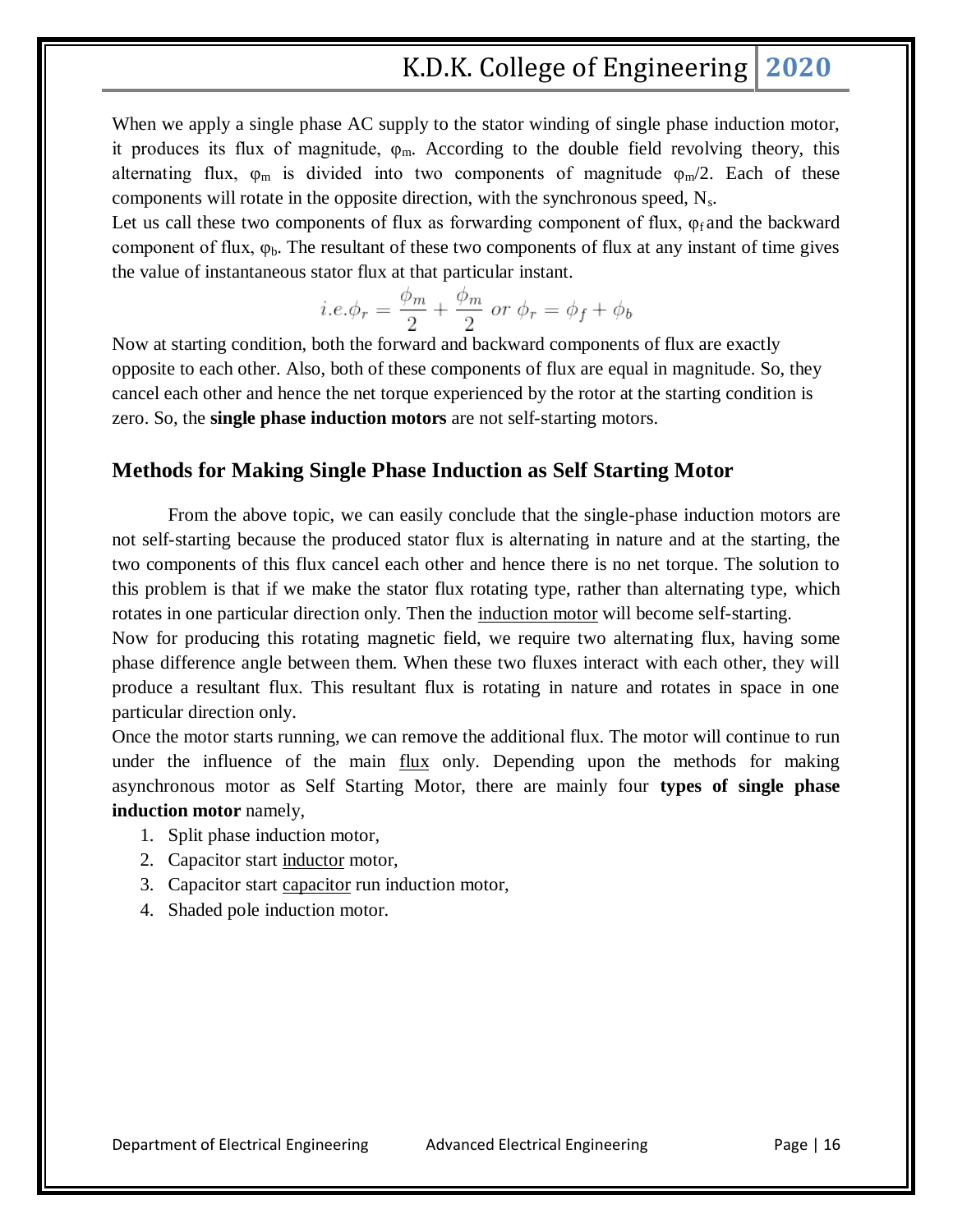#### **STARTING METHODS OF SINGLE-PHASE INDUCTION MOTORS:**

A single-phase induction motor with main stator winding has no inherent starting torque, since main winding introduces only stationary, pulsating air-gap flux wave. For the development of starting torque, rotating air-gap field at starting must be introduced. Several methods which have been developed for the starting of single-phase induction motors, may be classified as follows:

a) Split-phase starting.

b) Shaded-pole starting.

c) Repulsion-motor starting and

d) Reluctance starting.

A single-phase induction motor is commonly known by the method employed for its starting.

The selection of a suitable induction motor and choice of its starting method, depend upon the following:

(i) Torque-speed characteristic of load from standstill to the normal operating speed.

(ii) The duty cycle and

(iii)The starting and running line-current limitations as imposed by the supply authorities.

#### **SPLIT-PHASE STARTING:**

Single-phase induction motors employing this method of starting are called Split phase motors. All the split-phase motors have two stator windings, a main (or running) winding and an auxiliary (or starting) winding. Both these windings are connected in parallel but their magnetic axes are space displaced by 90<sup>0</sup> electrical. It is known that when two windings spaced 90<sup>0</sup> apart on the stator, are excited by two alternating e.m.f. that are  $90^{\circ}$  displaced in time phase, a rotating magnetic field is produced. If two windings so placed are connected in parallel to a single phase source, the field produced will alternate but will not revolve since the two windings are equivalent to one single phase winding. If impedance is connected in series with one of these windings, the currents may be made to differ in time phase, thereby producing a rotating field. This is the principle of phase splitting. Split phase motors are of following types.

- 1. Resistor-split phase motors
- 2. Capacitor split-phase motors
- 3. Capacitor start and run motors
- 4. Capacitor-run motors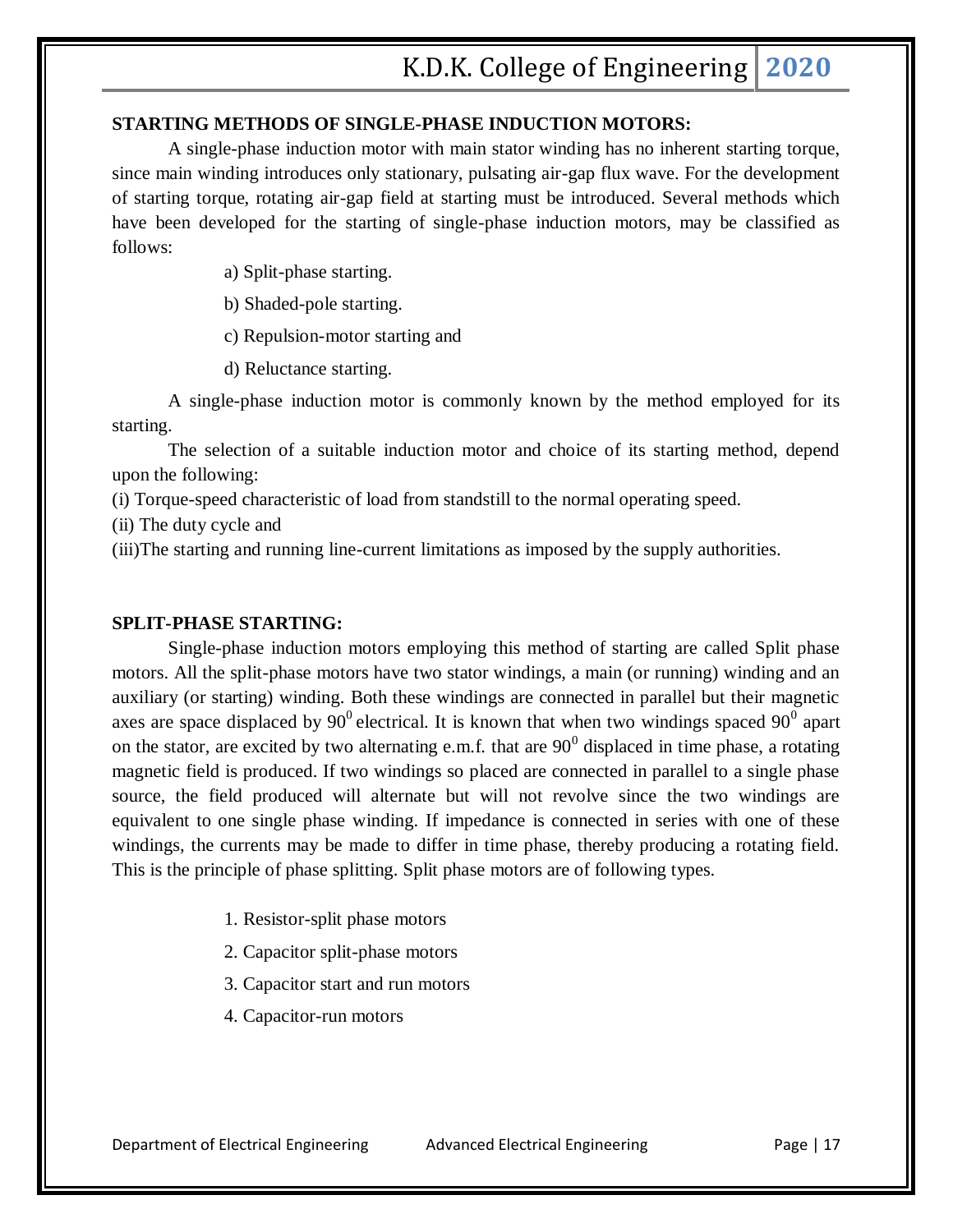#### **RESISTOR SPLIT-PHASE MOTORS:**

The stator of a split-phase induction motor is provided with an auxiliary or starting winding S in addition to the main or running winding M. The starting winding is located 90° electrical from the main winding [See figure:A] and operates only during the brief period when the motor starts up. The two windings are so designed that the starting winding S has a high resistance and relatively small reactance while the main winding M has relatively low resistance and large reactance as shown in the schematic connections in figure: B. Consequently, the currents flowing in the two windings have reasonable phase difference (25° to 30°) as shown in the phasor diagram in figure: C

#### **Operation**

- (i) When the two stator windings are energized from a single-phase supply, the main winding carries current Im while the starting winding carries current Is
- (ii) Since main winding is made highly inductive while the starting winding highly resistive, the currents Im and Is have a reasonable phase angle a  $(25^{\circ}$  to  $30^{\circ})$  between them as shown in figure: 1.71(c).Consequently, a weak revolving field approximating to that of a 2-phase machine is produced which starts the motor. The starting torque is given by;

 $Ts = k Im Is sin<sub>Φ</sub>$ 

Where k is a constant whose magnitude depends upon the design of the motor.

When the motor reaches about 75% of synchronous speed, the centrifugal switch opens the circuit of the starting winding. The motor then operates as a single-phase induction motor and continues to accelerate till it reaches the normal speed. The normal speed of the motor is below the synchronous speed and depends upon the load on the motor.

#### **Characteristics:**

(i) The sinning torque is 15 to 2 times the full-loud torque mid (starting current is 6 to 8 times the full-load current.

(ii) Due to their low cost, split-phase induction motors are most popular single phase motors in the market.

(iii) Since the starting winding is made of fine wire, the current density is high and the winding heats up quickly. If the starting period exceeds 5 seconds, the winding may burn out unless the motor is protected by built-in-thermal relay. This motor is, therefore, suitable where starting periods are not frequent.

An important characteristic of these motors is that they are essentially constant-speed motors. The speed variation is 2-5% from no-load to full-load.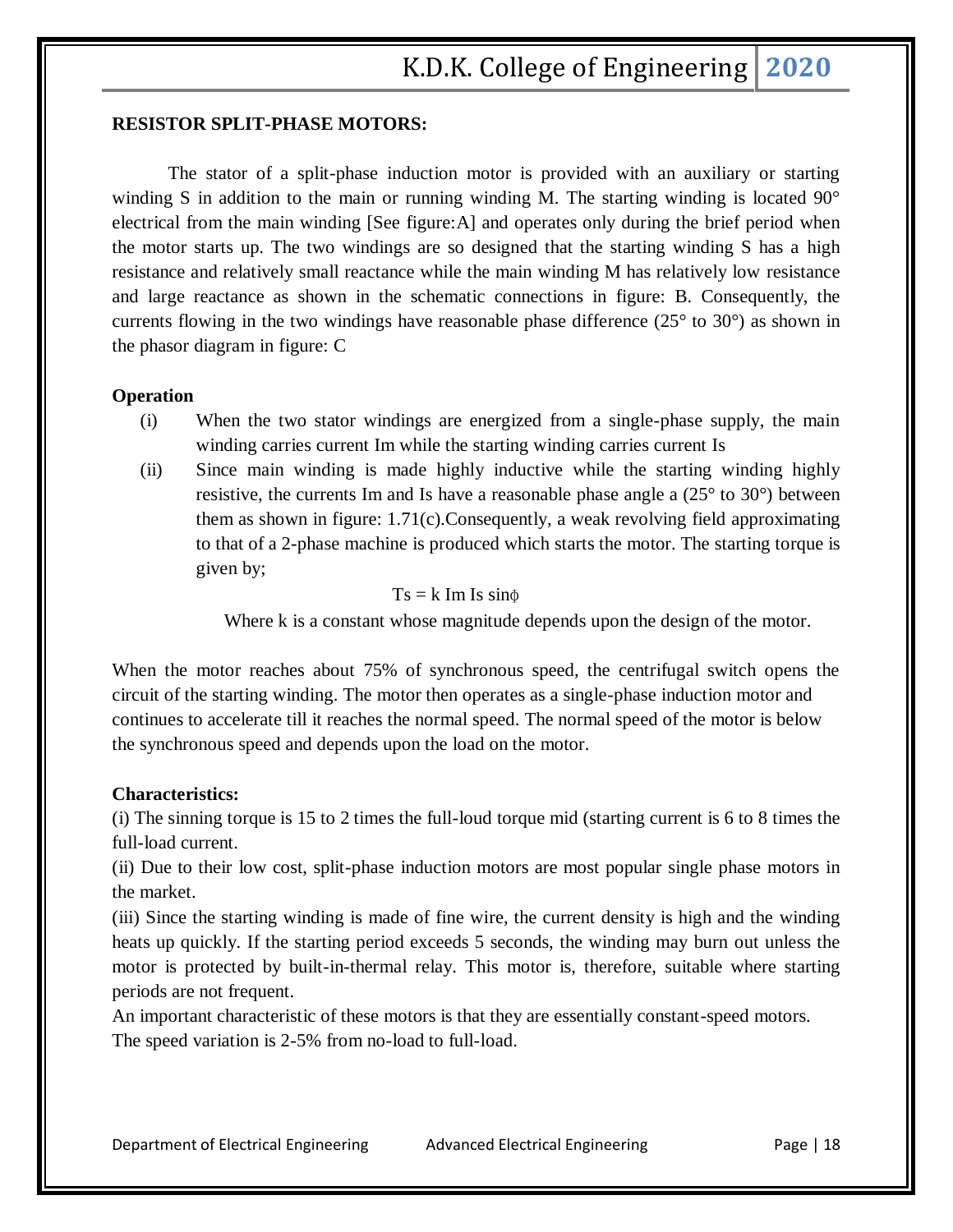

#### **Applications:**

These motors are suitable where a moderate starting torque is required and where starting periods are infrequent e.g., to drive:

a. Fans

b. washing machines

c. oil burners

d. Small machine tools etc.

The power rating of such motors generally lies between 60 W and 250 W.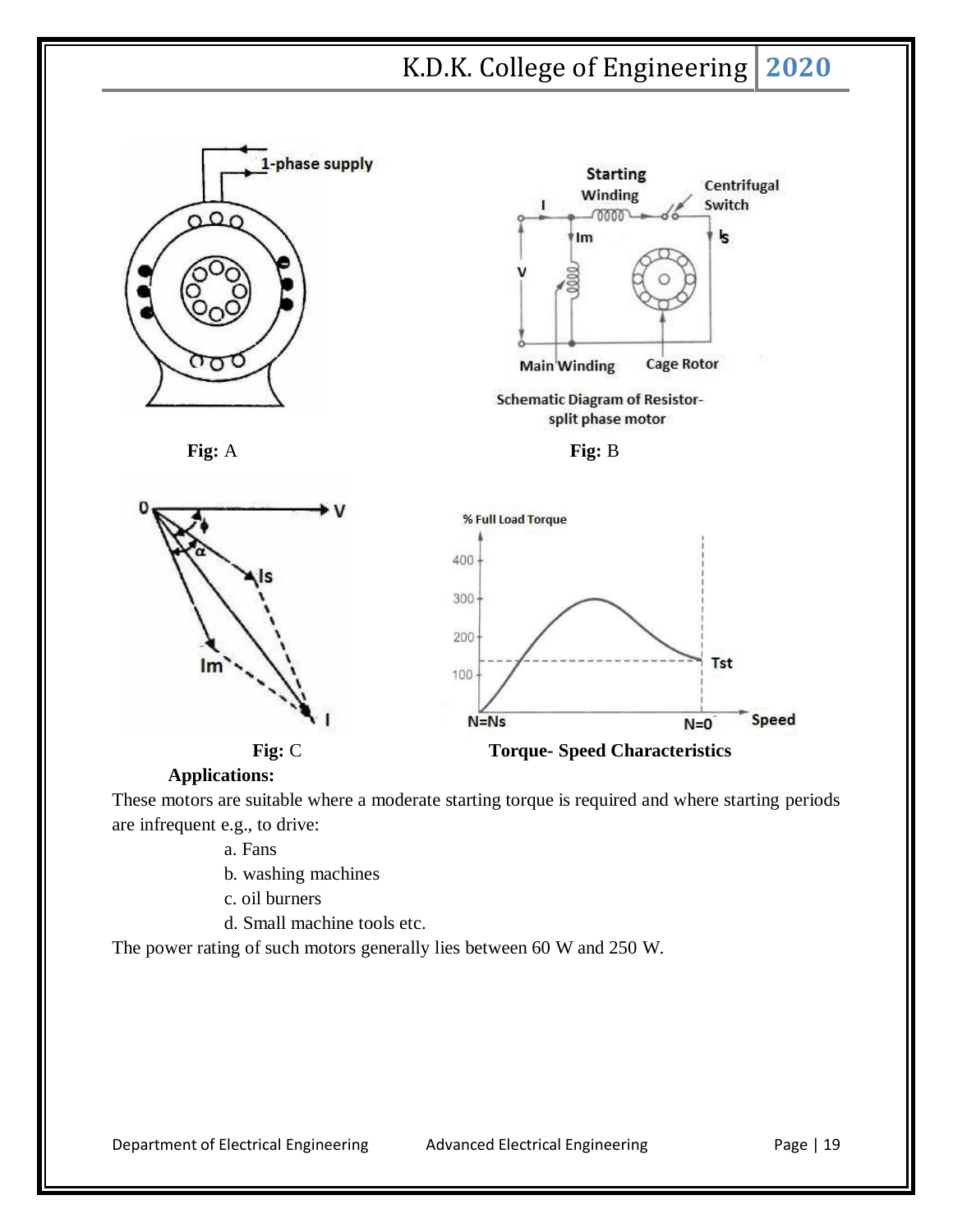#### **CAPACITOR SPLIT-PHASE MOTORS (OR) CAPACITOR START MOTORS:**

The capacitor split-phase motor is identical to a resistor split-phase motor except that the starting winding has as many turns as the main winding. Moreover, a capacitor C is connected in series with the starting winding as shown in figure: D. The value of capacitor is so chosen that Is leads Im by about 80 $^{\circ}$  (i.e.,  $\Phi \sim 80^{\circ}$ ) which is considerably greater than 25 $^{\circ}$  found in resistor splitphase motor [See figure: E Consequently, starting torque ( $Ts = k$  Im Is  $sin\phi$ ) is much more than that of a split-phase motor Again, the starting winding is opened by the centrifugal switch when the motor attains about 75% of synchronous speed. The motor then operates as a single-phase induction motor and continues to accelerate till it reaches the normal speed.

#### **Characteristics**

(i) Although starting characteristics of a capacitor-start motor are better than those of a resistor split-phase motor, both machines possess the same running characteristics because the main windings are identical.

(ii) The phase angle between the two currents is about  $80^{\circ}$  compared to about  $25^{\circ}$  in a resistor split-phase motor. Consequently, for the same starting torque, the current in the starting winding is only about half that in a resistor split-phase motor. Therefore, the starting winding of a capacitor start motor heats up less quickly and is well suited to applications involving either frequent or prolonged starting periods.

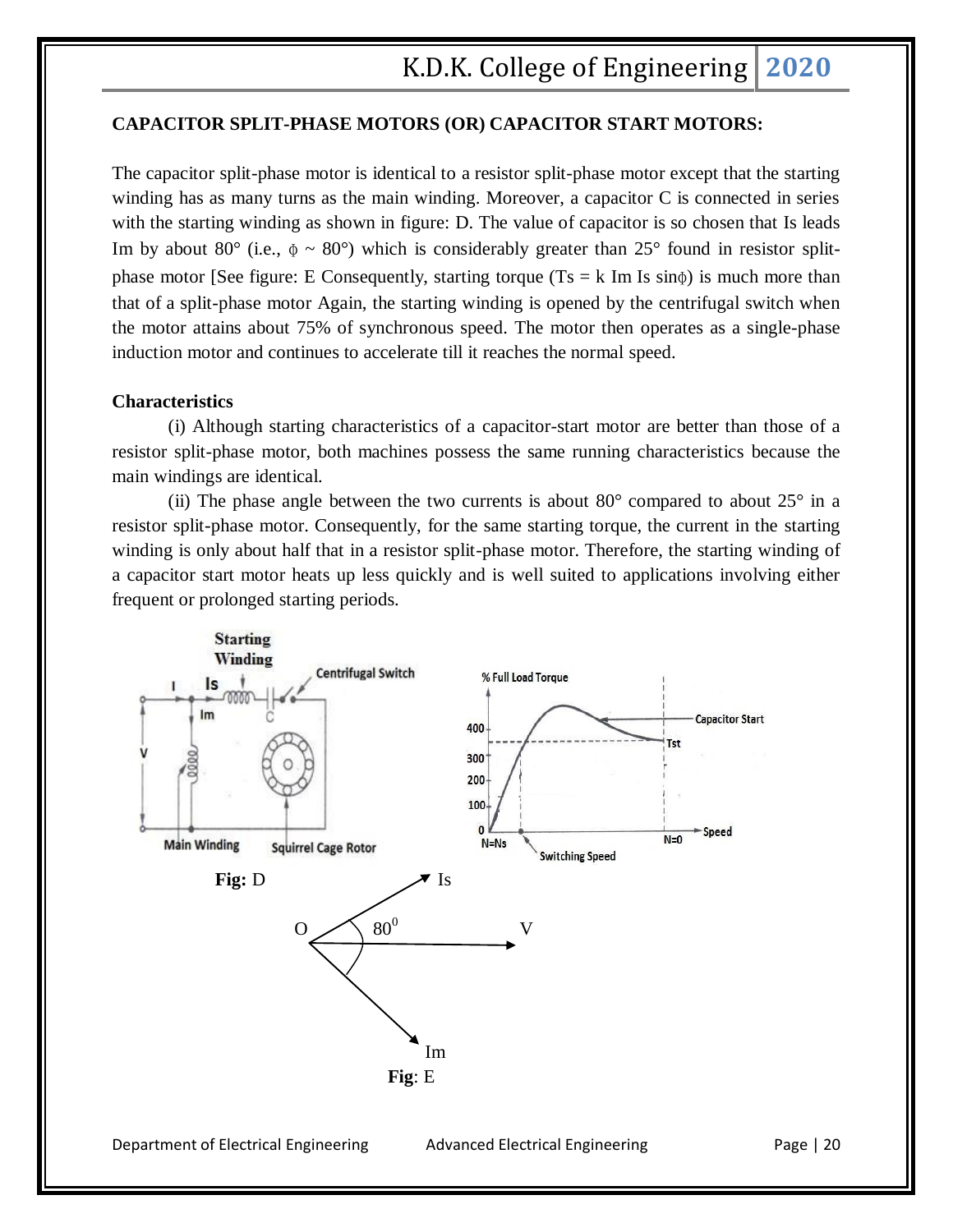#### **Applications:**

Since the motors possess high-starting torque, these motors are used for

- a. Refrigerators
- b. Air-conditioners
- c. Compressors
- d. Reciprocating pumps
- e. Other loads requiring high-starting torques.

The power rating of such motors lies between 120 W and 750W.

#### **CAPACITOR-START AND CAPACITOR-RUN MOTORS:**

This motor is identical to a capacitor-start motor except that starting winding is not opened after starting so that both the windings remain connected to the supply when running as well as at starting. Two designs are generally used.

(i) In one design, a single capacitor C is used for both starting and running as shown in fig: **F**. This design eliminates the need of a centrifugal switch and at the same time improves the power factor and efficiency of the motor.

(ii) In the other design, two capacitors C1 and C2 are used in the starting winding as shown in fig: **G**. The smaller capacitor C1 required for optimum running conditions is permanently connected in series with the starting winding. The much larger capacitor C2 is connected in parallel with C1 for optimum starting and remains in the circuit during starting. The starting capacitor C1 is disconnected when the motor approaches about 75% of synchronous speed. The motor then runs as a single-phase induction motor.

#### **Characteristics**

(i) The starting winding and the capacitor can be designed for perfect 2-phase operation at any load. The motor then produces a constant torque and not a pulsating torque as in other singlephase motors.

(ii) Because of constant torque, the motor is vibration free.

#### **Applications:**

- a. Hospitals
- b. Studios and
- c. Other places where silence is important.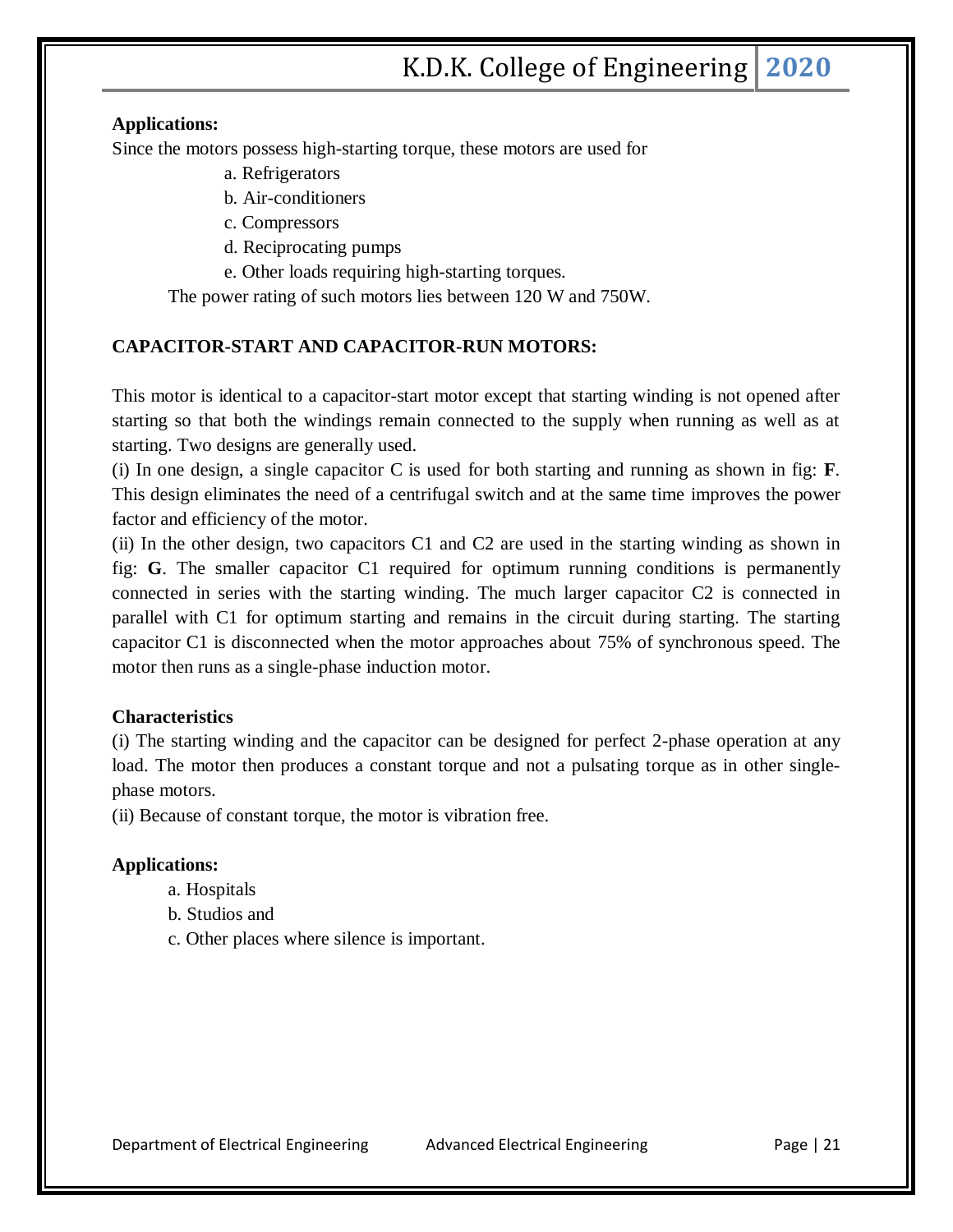

The power rating of such motors lies between 100 to 400 watts

#### **CAPACITOR-RUN MOTORS:**

This motor is also called permanent split capacitor motor. The same capacitor is kept permanently in series with auxiliary winding both at starting and under running conditions as illustrated in figure: G. There is no centrifugal switch. At a particular desired load, the capacitor and auxiliary winding can be so designed as to result in  $90^0$  time-phase displacement between the two winding currents. In such a case, the motor would operate as a balanced two phase induction motor, backward rotating flux would, therefore, be absent and the motor would have improved efficiency and better operating power factor. Since backward rotating field can be reduced to zero, the pulsating torque due to interaction between forward and backward rotating fields is absent and this results in a quiet motor.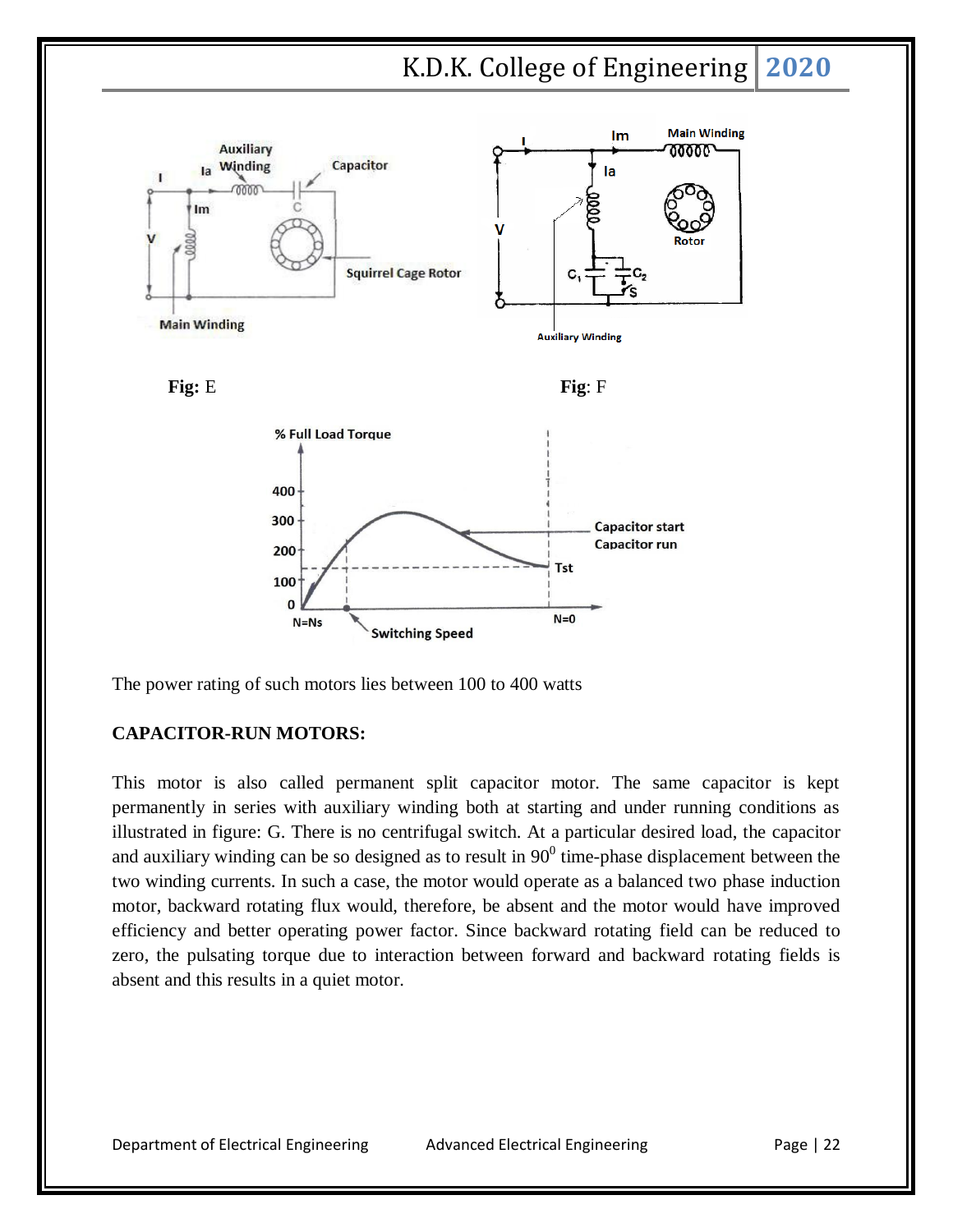



In these motors, the value of permanent capacitor is so chosen as to obtain a compromise between the best starting and running conditions. A typical torque-speed characteristic is shown in fig: H

These motors are used where quiet operation is essential as in

- a. Offices
- b. Class rooms
- c. Theaters
- d. Ceiling fans, in which the value of capacitance varies from 2 to 3μF.

#### **SHADED-POLE MOTOR:**

The shaded-pole motor is very popular for ratings below 0.05 H.P. (~40 W) because of its extremely simple construction. It has salient poles on the stator excited by single-phase supply and a squirrel cage rotor as shown in figure: **I**. A portion of each pole is surrounded by a shortcircuited turn of copper strip called shading coil.

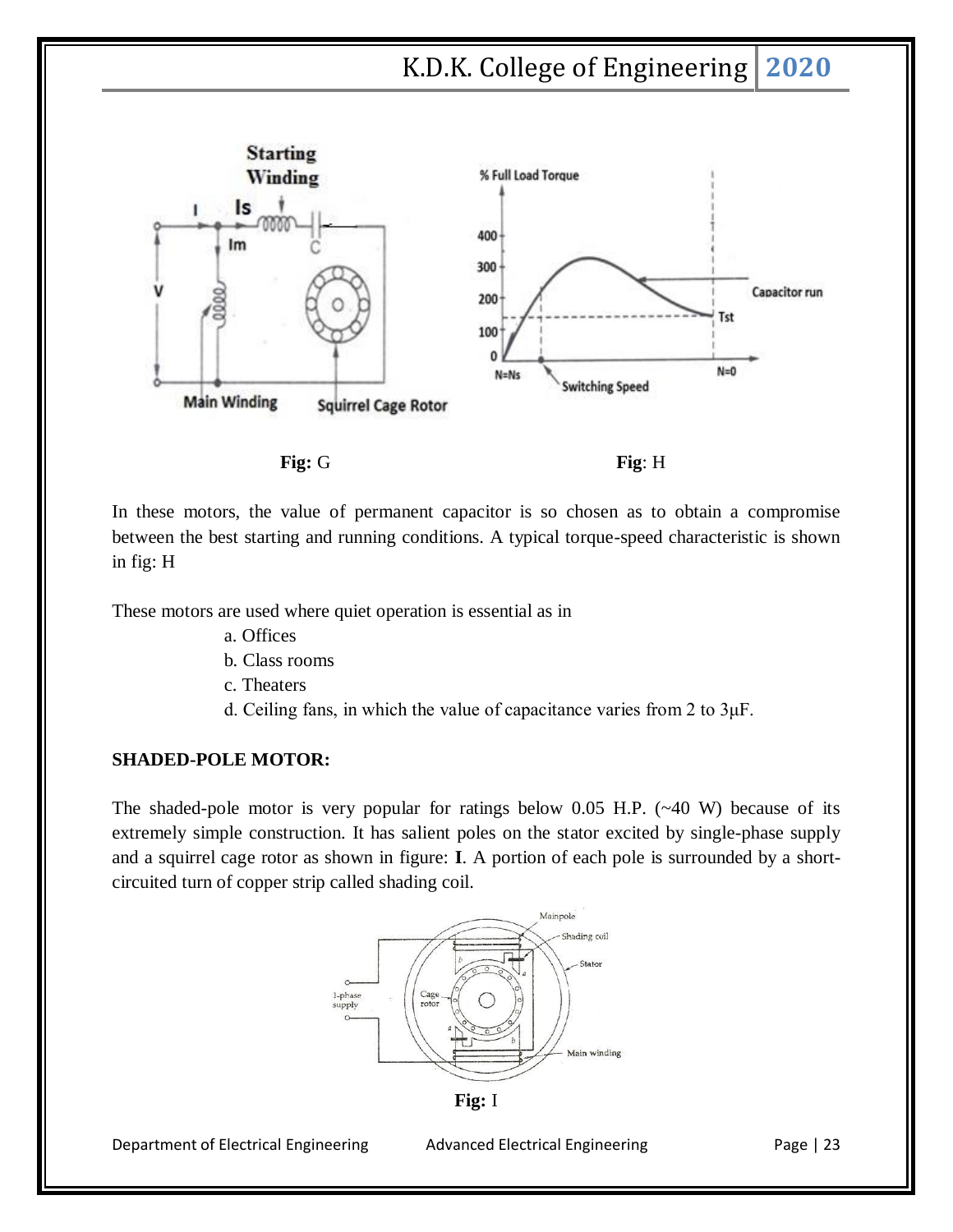The operation of the motor can be understood by referring to figure: **J** which shows one pole of the motor with a shading coil.

(i) During the portion OA of the alternating-current cycle [See figure: J (i)], the flux begins to increase and an e.m.f. is induced in the shading coil. The resulting current in the shading coil will be in such a direction (Lenz's law) so as to oppose the change in flux. Thus the flux in the shaded portion of the pole is weakened while that in the unshaded portion is strengthened as shown in figure: J (ii)

(ii) During the portion AB of the alternating-current cycle, the flux has reached almost maximum value and is not changing. Consequently, the flux distribution across the pole is uniform [See figure: J (iii)] since no current is flowing in the shading coil.

As the flux decreases (portion BC of the alternating current cycle), current is induced in the shading coil so as to oppose the decrease in current. Thus the flux in the shaded portion of the pole is strengthened while that in the unshaded portion is weakened as shown in figure: J (iv)





(iii) The effect of the shading coil is to cause the field flux to shift across the pole face from the unshaded to the shaded portion. This shifting flux is like a rotating weak field moving in the direction from unshaded portion to the shaded portion of the pole.

(iv) The rotor is of the squirrel-cage type and is under the influence of this moving field. Consequently, a small starting torque is developed. As soon as this torque starts to revolve the rotor, additional torque is produced by single-phase induction-motor action. The motor accelerates to a speed slightly below the synchronous speed and runs as a single-phase induction motor*.*

#### **Characteristics**

(i) The salient features of this motor are extremely simple construction and absence of centrifugal switch.